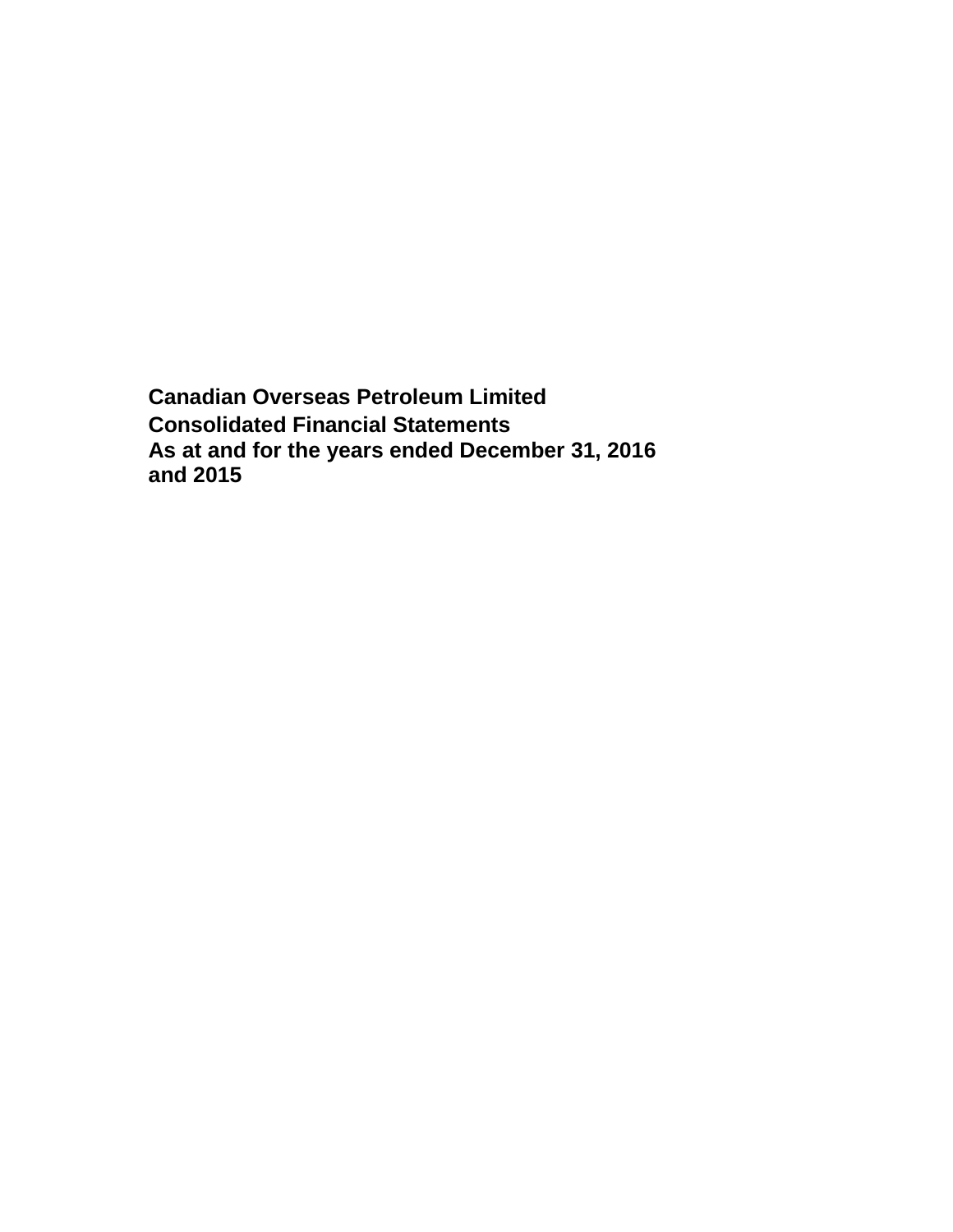## **Management's Responsibility for Consolidated Financial Statements**

The information provided in these consolidated financial statements is the responsibility of management. In the preparation of the statements, estimates are sometimes necessary to make a determination of future values for certain assets or liabilities. Management believes such estimates have been based on careful judgments and have been properly reflected in the accompanying consolidated financial statements.

Management maintains a system of internal controls to provide reasonable assurance that the Company's assets are safeguarded and to facilitate the preparation of relevant and timely information.

Deloitte LLP was appointed by the shareholders to serve as the Company's external auditors. They have examined the consolidated financial statements and provided their independent auditor's report. The audit committee has reviewed the consolidated financial statements with management and the auditors, and has reported to the Board of Directors. The Board of Directors has approved the consolidated financial statements as presented.

*Signed "Arthur S. Millholland" Signed "Aleksandra Owad"* Arthur S. Millholland Aleksandra Owad President and Chief Executive Officer Chief Financial Officer March 28, 2017 March 28, 2017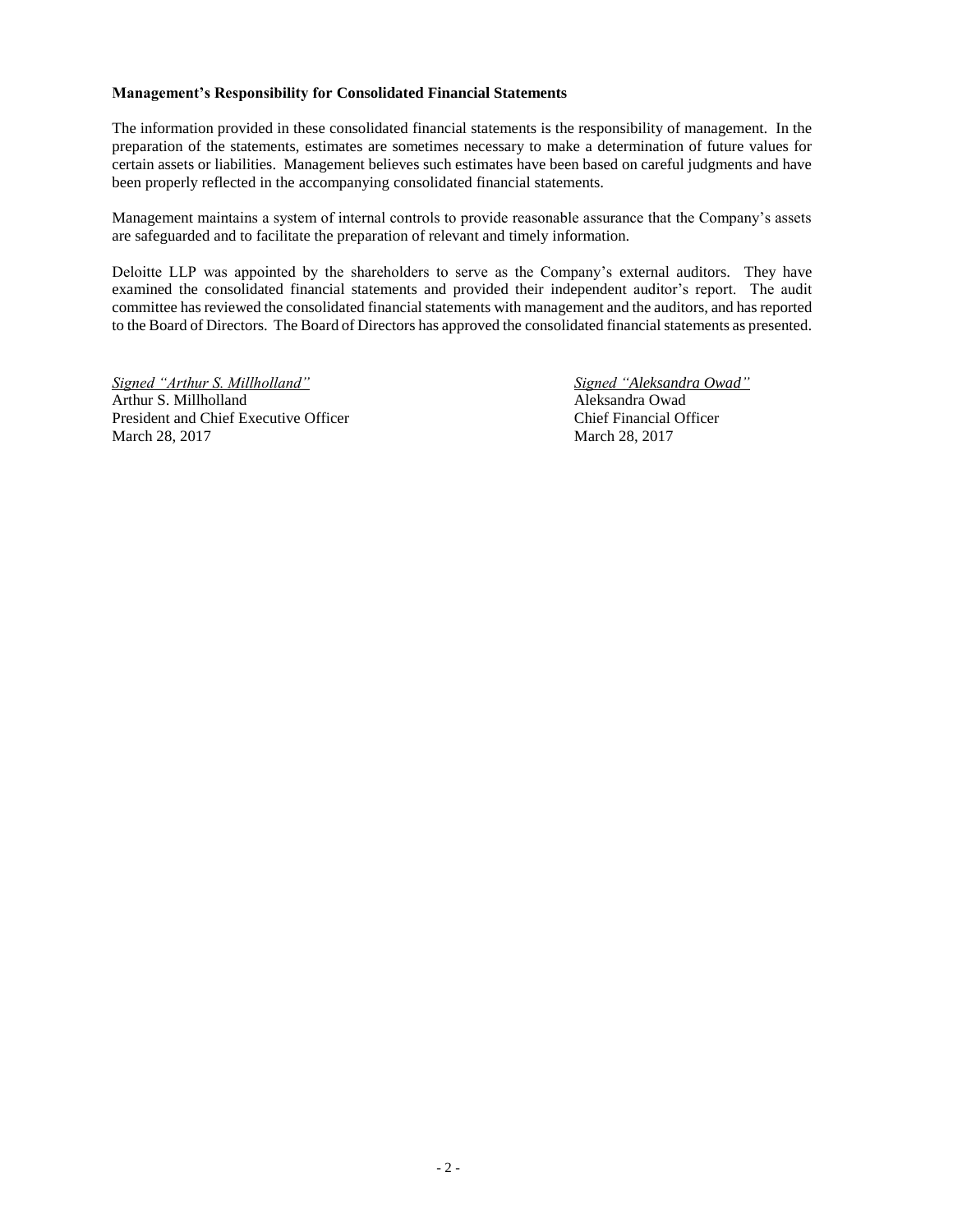#### **Independent Auditor's Report**

To the Shareholders of Canadian Overseas Petroleum Limited:

We have audited the accompanying consolidated financial statements of Canadian Overseas Petroleum Limited, which comprise the consolidated statements of financial position as at December 31, 2016 and December 31, 2015, and the consolidated statements of comprehensive loss, consolidated statements of changes in equity, and consolidated statements of cash flows for the years then ended, and a summary of significant accounting policies and other explanatory information.

Management's Responsibility for the Consolidated Financial Statements

Management is responsible for the preparation and fair presentation of these consolidated financial statements in accordance with International Financial Reporting Standards, and for such internal control as management determines is necessary to enable the preparation of consolidated financial statements that are free from material misstatement, whether due to fraud or error.

#### Auditor's Responsibility

Our responsibility is to express an opinion on these consolidated financial statements based on our audits. We conducted our audits in accordance with Canadian generally accepted auditing standards. Those standards require that we comply with ethical requirements and plan and perform the audit to obtain reasonable assurance about whether the consolidated financial statements are free from material misstatement.

An audit involves performing procedures to obtain audit evidence about the amounts and disclosures in the consolidated financial statements. The procedures selected depend on the auditor's judgment, including the assessment of the risks of material misstatement of the consolidated financial statements, whether due to fraud or error. In making those risk assessments, the auditor considers internal control relevant to the entity's preparation and fair presentation of the consolidated financial statements in order to design audit procedures that are appropriate in the circumstances, but not for the purpose of expressing an opinion on the effectiveness of the entity's internal control. An audit also includes evaluating the appropriateness of accounting policies used and the reasonableness of accounting estimates made by management, as well as evaluating the overall presentation of the consolidated financial statements.

We believe that the audit evidence we have obtained in our audits is sufficient and appropriate to provide a basis for our audit opinion.

#### Opinion

In our opinion, the consolidated financial statements present fairly, in all material respects, the financial position of Canadian Overseas Petroleum Limited as at December 31, 2016 and December 31, 2015, and its financial performance and its cash flows for the years then ended in accordance with International Financial Reporting Standards.

#### Emphasis of Matter

Without qualifying our opinion, we draw attention to Note 2 to the consolidated financial statements which indicates that Canadian Overseas Petroleum Limited is pursuing exploration projects and contracts that, if successful, will require substantial additional financing. Canadian Overseas Petroleum Limited incurred a loss of \$6.8 million during the year ended December 31, 2016 (2015: \$6.7 million) and had negative cash flows from operating activities of \$5.5 million (2015: \$6.3 million). These conditions, along with other matters as set forth in Note 2, indicate the existence of a material uncertainty that casts significant doubt about Canadian Overseas Petroleum Limited's ability to continue as a going concern.

## *Signed "Deloitte LLP"*

Chartered Professional Accountants March 28, 2017 Calgary, Canada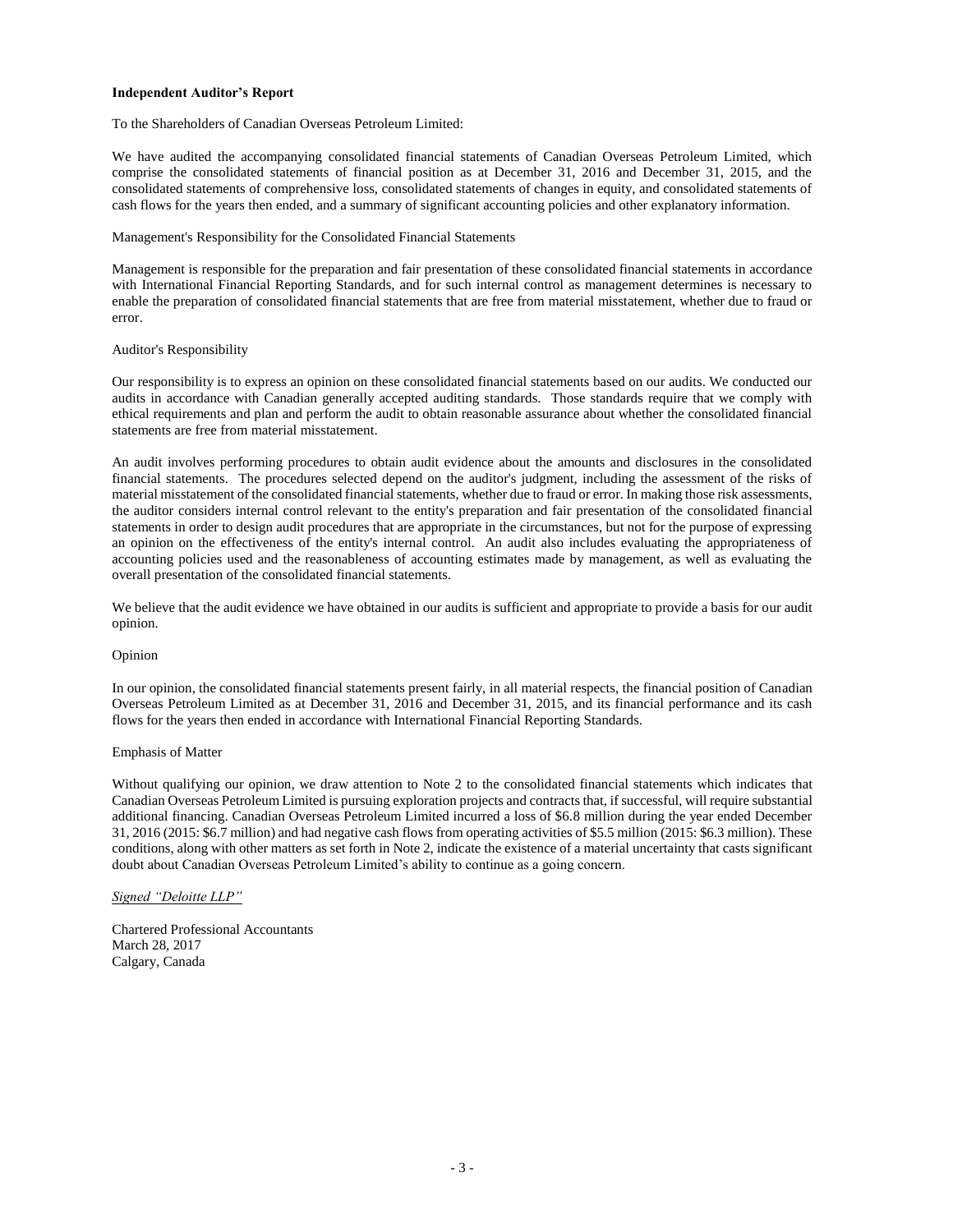# **Canadian Overseas Petroleum Limited Consolidated Statements of Financial Position (in thousands of United States dollars)**

| As at                                             | December 31,<br>2016 | December 31,<br>2015  |
|---------------------------------------------------|----------------------|-----------------------|
| <b>Assets</b>                                     |                      |                       |
| Current                                           |                      |                       |
| Cash and cash equivalents (note 4)                | \$<br>2,565          | $\mathbb{S}$<br>2,015 |
| Accounts receivable                               | 210                  | 149                   |
| Prepaid expenses                                  | 179                  | 219                   |
|                                                   | 2,954                | 2,383                 |
| Deposits and prepayments                          | 48                   | 51                    |
| Exploration and evaluation assets (note 6)        | 15,407               | 16,455                |
| Office equipment                                  | 71                   | 109                   |
|                                                   | \$18,480             | \$18,998              |
| <b>Liabilities</b>                                |                      |                       |
| Current                                           |                      |                       |
| Accounts payable and accrued liabilities (note 7) | \$<br>991            | \$<br>1,424           |
|                                                   | 991                  | 1,424                 |
| Derivative liability (note $8(a)$ )               | 335                  | 367                   |
|                                                   | 1,326                | 1,791                 |
| <b>Shareholders' Equity</b>                       |                      |                       |
| Share capital (note 8)                            | 124,874              | 120,730               |
| Warrants (note $8(b)$ )                           | 2,612                | 2,612                 |
| Contributed capital reserve (note $8(c)$ )        | 50,111               | 48,014                |
| Deficit                                           | (158, 448)           | (151, 687)            |
| Accumulated other comprehensive loss              | (1,995)              | (2, 462)              |
|                                                   | 17,154               | 17,207                |
|                                                   | \$<br>18,480         | \$<br>18,998          |

# **Nature of operations** *(note 1)* **Going concern** *(note 2)* **Commitments and contractual obligations** *(note 10)*

See accompanying notes to the consolidated financial statements.

# **Approved on behalf of the Board:**

| Signed "Arthur S. Millholland" | Signed "John F. Cowan" |
|--------------------------------|------------------------|
| Director                       | Director               |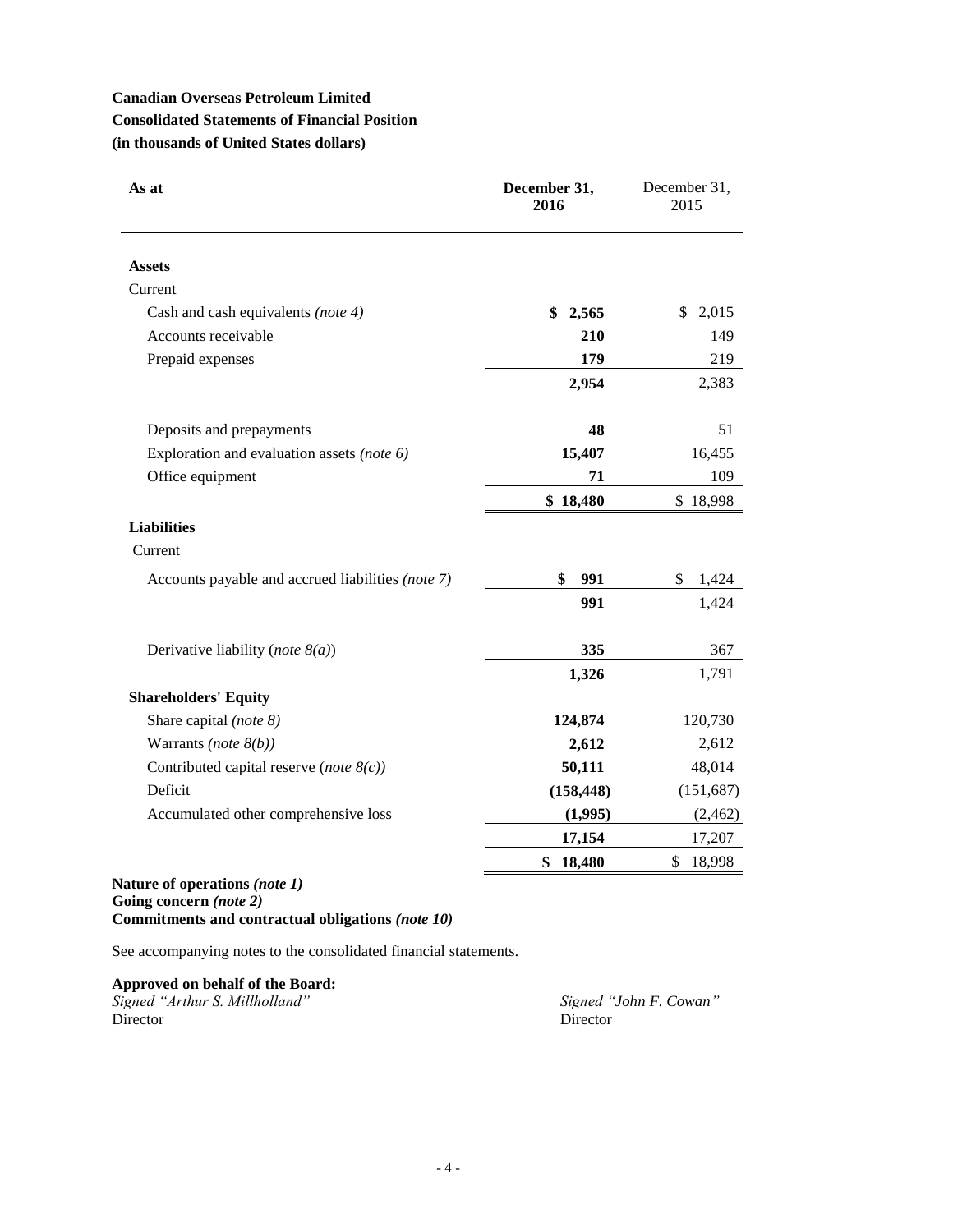## **Canadian Overseas Petroleum Limited**

# **Consolidated Statements of Comprehensive Loss**

# **(in thousands of United States dollars, except per share amounts)**

| For the years ended December 31                                         | 2016          | 2015           |
|-------------------------------------------------------------------------|---------------|----------------|
| <b>Operations</b>                                                       |               |                |
| Pre-license costs<br>Derecognition of exploration and evaluation assets | \$            | \$<br>(114)    |
| (note 6)                                                                | (1,321)       |                |
| Administrative                                                          | (5, 182)      | (6, 391)       |
| Depreciation                                                            | (40)          | (59)           |
| Stock-based compensation                                                | (2,097)       |                |
|                                                                         | (8,640)       | (6, 564)       |
| <b>Finance income and costs</b>                                         |               |                |
| Interest income                                                         | 26            | 41             |
| Derivative gain (note 8)                                                | 2,126         | 1,097          |
| Foreign exchange (loss)                                                 | (193)         | (530)          |
|                                                                         | 1,959         | 608            |
| Loss before investments in joint ventures                               | (6, 681)      | (5,956)        |
| Loss on investment in joint venture (note $5$ )                         | (80)          | (729)          |
| Net loss                                                                | (6,761)       | (6,685)        |
| Gain on translation of foreign<br>subsidiaries                          | 467           | 141            |
|                                                                         |               |                |
| Comprehensive loss                                                      | \$<br>(6,294) | \$<br>(6, 544) |
| Loss per share (basic and diluted)                                      | \$<br>(0.01)  | \$<br>(0.01)   |
|                                                                         |               |                |
| Weighted average number of shares<br>outstanding                        |               | 440,545,079    |
|                                                                         | 566,935,628   |                |

See accompanying notes to the consolidated financial statements.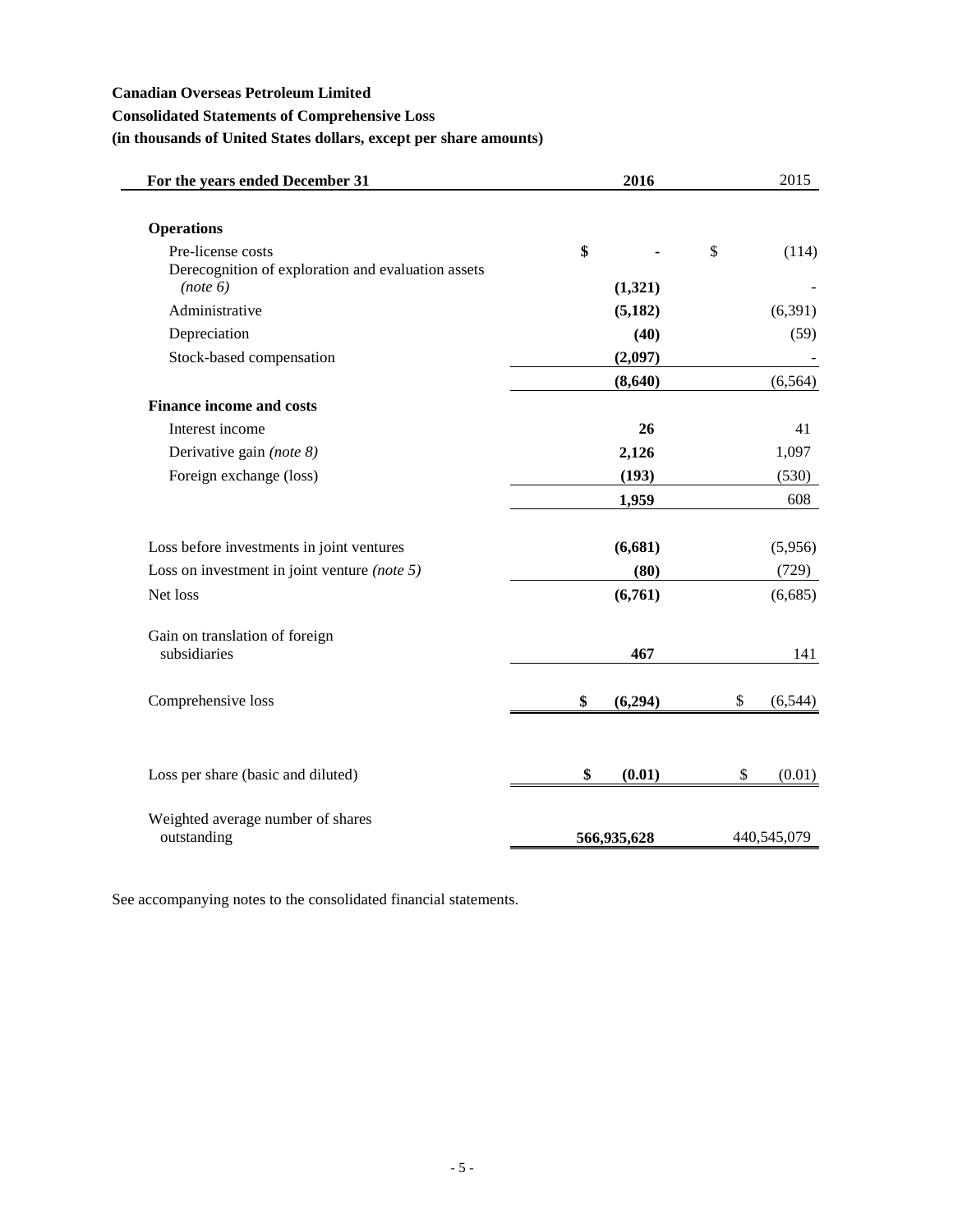# **Canadian Overseas Petroleum Limited**

# **Consolidated Statements of Changes in Equity**

**(in thousands of United States dollars)**

|                                                                                                              | <b>Share</b> |                 | Contributed<br>Capital |                | <b>Accumulated</b><br>Other<br>Comprehensive | <b>Total</b>  |
|--------------------------------------------------------------------------------------------------------------|--------------|-----------------|------------------------|----------------|----------------------------------------------|---------------|
|                                                                                                              | Capital      | <b>Warrants</b> | <b>Reserve</b>         | <b>Deficit</b> | Loss <sup>(1)</sup>                          | <b>Equity</b> |
| <b>Balance at January 1, 2015</b>                                                                            | \$117,247    | \$<br>2,612     | \$48,014               | \$(145,002)    | \$ (2,603)                                   | \$20,268      |
| Comprehensive loss<br>for the year                                                                           |              |                 |                        | (6,685)        | 141                                          | (6, 544)      |
| Issue of common shares -<br>net of issue costs                                                               | 3,483        |                 |                        |                |                                              | 3,483         |
| <b>Balance at December 31, 2015</b>                                                                          | \$120,730    | \$<br>2,612     | \$48,014               | \$ (151,687)   | (2,462)                                      | \$17,207      |
| Comprehensive (loss) /<br>income for the year                                                                |              |                 |                        | (6,761)        | 467                                          | (6,294)       |
| Issued further to Offerings -<br>net of issue cost and<br>valuation of warrants<br>classified as derivatives | 2,875        |                 |                        |                |                                              | 2,875         |
| Issued further to exercise of<br>$Warrants - including$<br>valuation of warrants<br>exercised                | 1,269        |                 |                        |                |                                              | 1,269         |
| <b>Stock Options granted</b>                                                                                 |              |                 | 2,097                  |                |                                              | 2,097         |
| <b>Balance at December 31, 2016</b>                                                                          | \$124,874    | \$<br>2,612     | \$50,111               | \$(158, 448)   | (1,995)<br>\$                                | \$17,154      |

**(1)**As at December 31, 2015 and December 31, 2016 the accumulated other comprehensive loss balance consists of unrealized foreign exchange on translation of foreign subsidiaries.

See accompanying notes to the consolidated financial statements.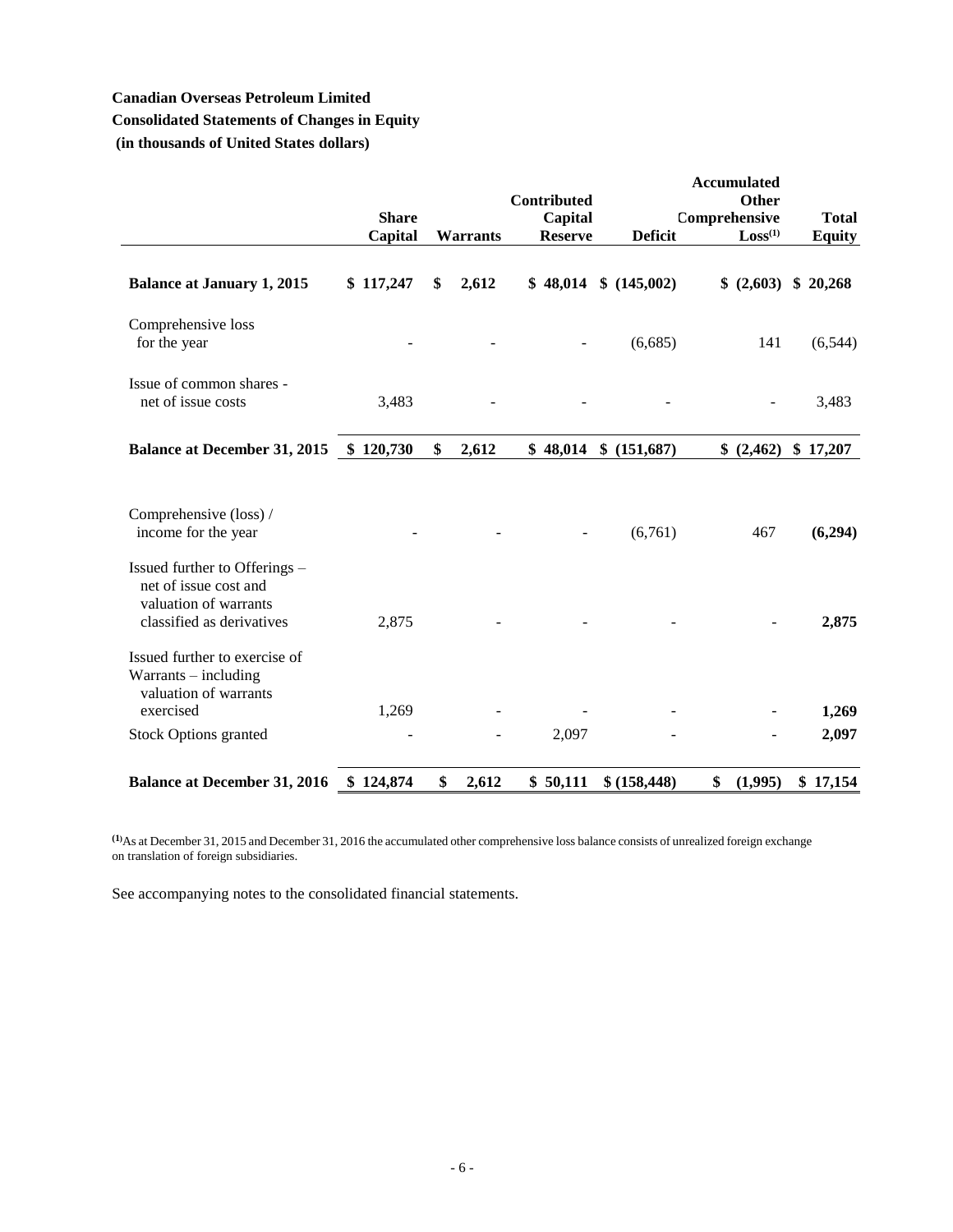# **Canadian Overseas Petroleum Limited Consolidated Statements of Cash Flows (in thousands of United States dollars)**

| For the years ended December 31                                                       | 2016          | 2015          |
|---------------------------------------------------------------------------------------|---------------|---------------|
| <b>Cash Used In Operating Activities</b>                                              |               |               |
| Net loss                                                                              | \$<br>(6,761) | \$<br>(6,685) |
| Interest income                                                                       | (26)          | (41)          |
| Add (deduct) non-cash items:                                                          |               |               |
| Derivative gain (note 8)                                                              | (2,126)       | (1,097)       |
| Depreciation                                                                          | 40            | 59            |
| Stock-based compensation (note $8(c)$ )                                               | 2,097         |               |
| Derecognition of exploration and evaluation assets                                    | 1,321         |               |
| Unrealized foreign exchange loss                                                      | 342           | 593           |
| Loss on investment in joint venture (note $5$ )                                       | 80            | 729           |
|                                                                                       | (5,033)       | (6, 442)      |
| Net change in non-cash working capital (note 14)                                      | (451)         | 187           |
|                                                                                       | (5, 484)      | (6,255)       |
| <b>Financing Activities</b>                                                           |               |               |
| Issuance of common shares, net of issue costs                                         |               |               |
| (note 8)                                                                              | 6,543         | 4,951         |
|                                                                                       | 6,543         | 4,951         |
| <b>Investing Activities</b>                                                           |               |               |
| Additions to office equipment                                                         | (4)           | (40)          |
| Additions to exploration and evaluation assets                                        |               |               |
| (note 6)                                                                              | (273)         | (150)         |
| Additions to investment in joint venture (note 5)                                     | (80)          | (729)         |
| Interest income                                                                       | 26            | 41            |
|                                                                                       | (331)         | (878)         |
| Increase/ (decrease) in cash and cash equivalents                                     |               |               |
| during the year                                                                       | 728           | (2,182)       |
| Effect of foreign exchange on cash and cash<br>equivalents held in foreign currencies | (178)         | (508)         |
| Cash and cash equivalents, beginning of year                                          | 2,015         | 4,705         |
|                                                                                       |               |               |
| Cash and cash equivalents, end of year                                                | \$<br>2,565   | \$<br>2,015   |

See accompanying notes to the consolidated financial statements.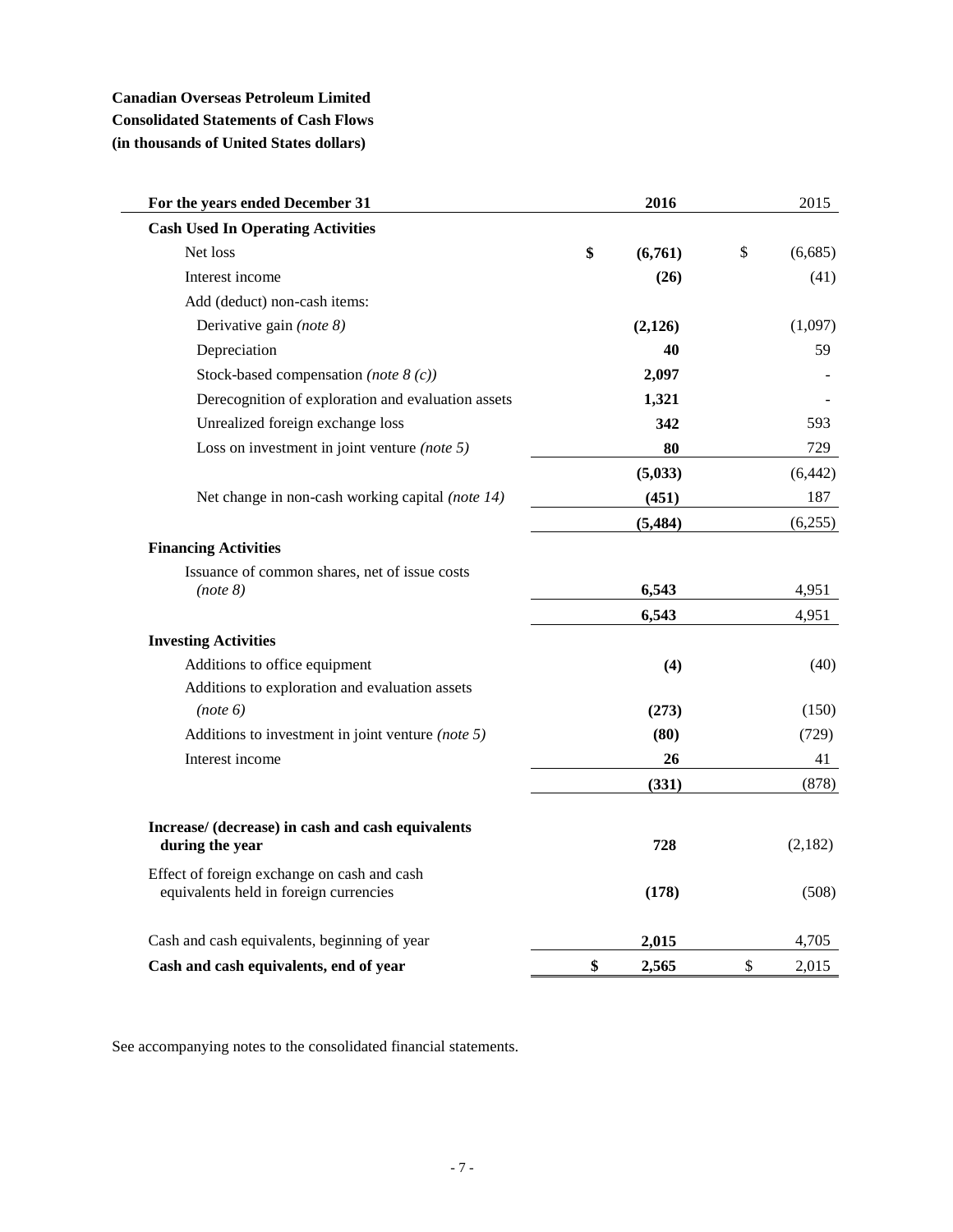# **1. NATURE OF OPERATIONS**

Canadian Overseas Petroleum Limited ("COPL" or the "Company"), is a widely-held publicly traded company incorporated and domiciled in Canada. The Company's common shares are traded on the TSX Venture Exchange in Canada and the London Stock Exchange in the UK. The Company's registered office is in Calgary, Alberta at 400, 444 – 7th Avenue S.W.

COPL and its subsidiaries are involved in the identification, acquisition, exploration and development of oil and natural gas offshore reserves. As at December 31, 2016, the Company has the following subsidiaries, all of which are wholly-owned directly or indirectly:

- COPL Technical Services Limited, which is involved in providing technical and administrative services to the COPL group of companies;
- Canadian Overseas Petroleum (UK) Limited ("COPL UK"), incorporated in the United Kingdom ("UK") is providing technical and projects related services to the COPL group of companies;
- Canadian Overseas Petroleum (Bermuda Holdings) Limited, Canadian Overseas Petroleum (Bermuda) Limited ("COPL B") and Canadian Overseas Petroleum (Namibia) Limited, which were incorporated to conduct operations in offshore Liberia and elsewhere in Africa.

The Company, along with an unrelated company, Shoreline Energy International Limited, incorporated Shoreline Canoverseas Petroleum Development Corporation Limited ("ShoreCan") in October 2014 in Bermuda to focus on acquisitions of upstream oil and gas exploration, development and producing assets in sub-Saharan Africa. Both partners hold a 50% interest in the joint venture.

# **2. BASIS OF PREPARATION AND GOING CONCERN**

## *Basis of Preparation and Compliance*

The Company's consolidated financial statements ("financial statements") for the years ended December 31, 2016 and 2015 have been prepared in accordance with International Financial Reporting Standards ("IFRS")

The Company's consolidated financial statements have been prepared on an historical cost basis, except for certain financial assets and liabilities that have been measured at fair value.

These consolidated financial statements are presented in United States dollars ("\$"). All financial information presented in tables has been rounded to the nearest thousand United States dollars except where otherwise indicated.

## *Going Concern*

These financial statements are prepared on a going concern basis which assumes that the Company will be able to realize its assets and discharge its liabilities in the normal course of business.

Currently, the Company does not have material cash inflows and/or adequate financing to develop profitable operations. The Company is pursuing exploration projects and contracts that will require substantial additional financing before they are able to generate positive operating cash flows. Accordingly, the Company's continued successful operations are dependent on its ability to obtain additional financing. There is no assurance that the Company will be able to obtain adequate financing in the future or that such financing will be obtained on terms advantageous to the Company. With no assurance that financing will be obtained in 2017, there is material uncertainty that may cast substantial doubt on the Business' ability to continue as a going concern. These financial statements do not give effect to adjustments that would be necessary to the carrying values and classifications of assets and liabilities should the Company be unable to continue as a going concern.

The financial statements were authorized for issue by the Company's Board of Directors on March 28, 2017.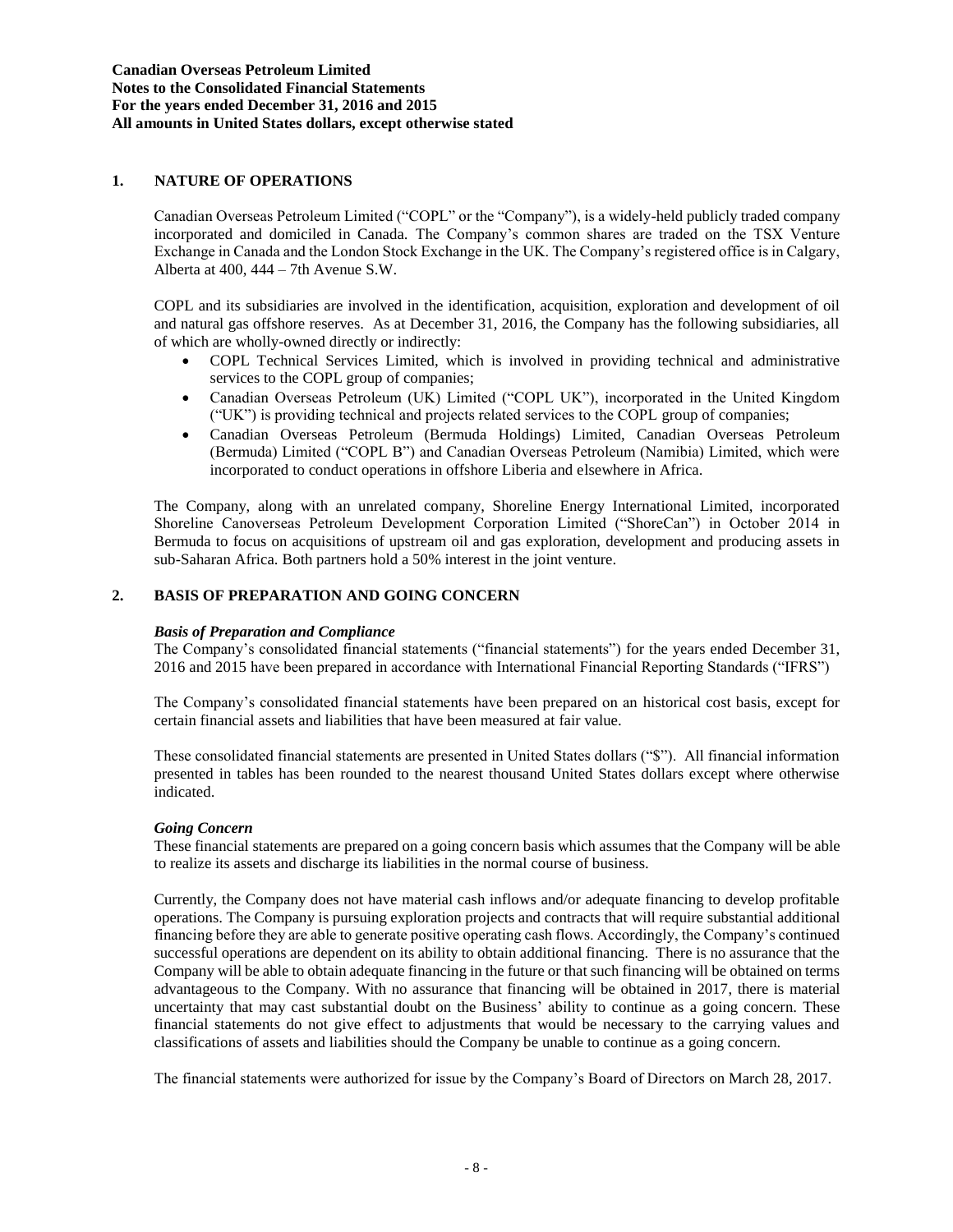# **3. SIGNIFICANT ACCOUNTING POLICIES**

## *Change in functional and presentation currency*

Effective January 1, 2015, the functional currency was changed from the Canadian dollar to the United States dollar for the Company. The measurement change is due to the focus of the Company in sub-Saharan Africa, for which costs are denominated in United States dollars ("USD"). As a result of the Company's focus in areas with USD functional currencies, the Company has also re-denominated the intercompany debt agreements to USD.

Effective January 1, 2015, the Company's presentation currency was changed from the Canadian dollar ("CAD") to the USD. The change in presentation currency is to better reflect the Company's business activities and to improve investors' ability to compare the Company's financial results to peers. This change has been applied retrospectively as if the new presentation currency had always been the Company's presentation currency.

## *Basis of consolidation*

The consolidated financial statements include the financial statements of COPL and its subsidiaries.

Subsidiaries are fully consolidated from the date of acquisition, being the date on which the Company obtains control, and continue to be consolidated until the date that such control ceases. All intercompany transactions and balances have been eliminated on consolidation.

## *Cash and Cash Equivalents*

Cash and cash equivalents include cash held at banks, bankers' acceptances, short-term deposits with an original maturity of three months or less, and credit card deposits.

## *Office Equipment*

Office furniture and equipment is stated at purchase price net of accumulated impairment losses and accumulated depreciation. Depreciation is calculated on a straight line basis over estimated useful life.

## *Foreign Currency Translation*

The consolidated financial statements are presented in United States dollars, which is currently the Company's functional and reporting currency.

Transactions denominated in foreign currencies are translated at the exchange rate prevailing on the transaction date. At each period end, monetary assets and liabilities denominated in a foreign currency are translated at the exchange rate prevailing at the period end date. All differences are recognized in net earnings. Non-monetary assets, liabilities and transactions denominated in a foreign currency and measured at historical cost are translated at the exchange rate in effect at the transaction date. Non-monetary items measured at fair value are translated using the exchange rates at the date when the fair value was determined.

For the purpose of consolidation, assets and liabilities of foreign subsidiaries are translated from their functional currency to United States dollars using the exchange rate prevailing at the period end date. The statements of comprehensive loss and cash flows are translated using the average exchange rates for the period. Foreign exchange differences resulting from such transactions are recorded in Shareholders' Equity as accumulated other comprehensive loss.

# *Revenue Recognition*

The Company recognizes interest income as it is earned.

# *Pre-License Costs*

The Company expenses amounts incurred in the evaluation and development of potential business ventures until the related business arrangements are consummated. The costs incurred prior to the award of oil and gas licenses, concessions and other exploration rights are recognized as an expense in the period incurred.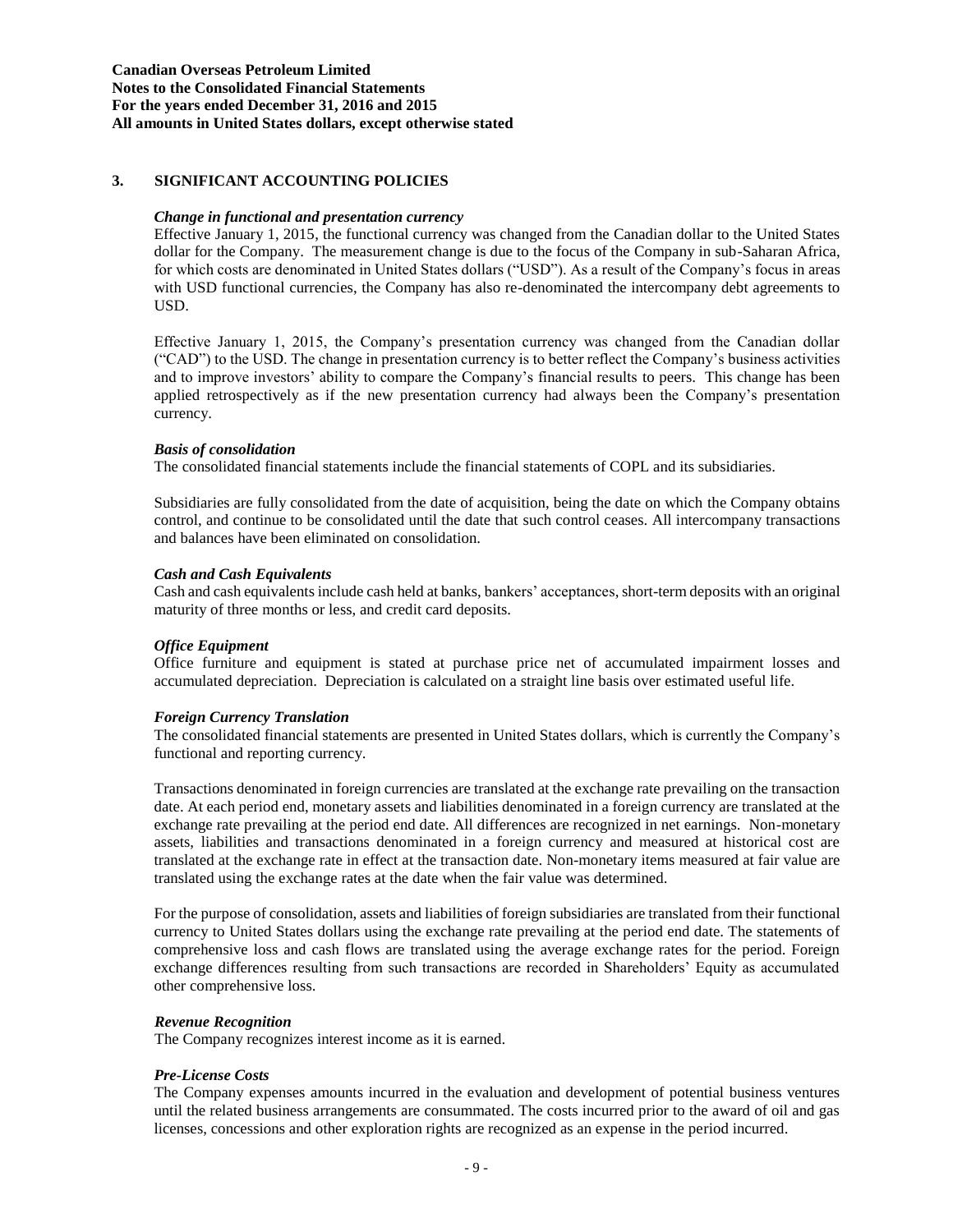## *Exploration and Evaluation ("E&E")*

The cost of exploring, appraising and evaluating oil and gas properties, including costs of farming into or acquiring the rights to explore, geological and geophysical studies, seismic data and modeling, exploration and/or appraisal drilling and directly related overheads are capitalized and classified as intangible E&E assets. These costs are accumulated in cost centers by field or project in anticipation of future allocation to Cash Generating Units.

The E&E phase of a particular project is completed when either the technical feasibility and commercial viability of extracting oil or gas are demonstrable for the project or there is no prospect of a positive outcome for the project. E&E assets with commercial reserves will be reclassified to development and production assets and the carrying amounts will be assessed for impairment and adjusted (if appropriate) to their estimated recoverable amounts. If commercial reserves are not discovered, the E&E asset is written off to exploration expenses in the statement of comprehensive loss.

## *Joint Arrangements*

Certain of the Company's activities are conducted through joint arrangements in which two or more parties have joint control. A joint arrangement is classified as either a joint operation or a joint venture, depending on the rights and obligations of the parties to the arrangement.

Joint operations arise when the Company has a direct ownership interest in jointly controlled assets and obligations for liabilities. The consolidated financial statements include the Company's proportionate share of the assets, liabilities, revenues, expenses, and cash flows of this type of arrangement.

Joint ventures arise when the Company has rights to the net assets of the arrangement. For these arrangements the Company uses the equity method of accounting and recognizes initial and subsequent investments at cost, adjusting for the Company's share of the joint venture's income or loss, less dividends received thereafter. The transactions between the Company and the joint venture are assessed for recognition in accordance with IFRS.

Under the equity method, losses from the joint venture are applied against the carrying amount of the investment and any loans to the associate that are considered part of the net investment. When the Company's share of losses in a jointly controlled entity exceeds the Company's interest, the Company discontinues recognizing its share of future losses. The Corporation does not recognize further losses unless a legal or constructive obligation exists. If the joint venture subsequently reports profits, the entity resumes recognizing its share of those profits only after its share of the profits equals the share of losses not recognized. Revenue is only recorded when collection is reasonably assured.

Joint ventures are tested for impairment whenever objective evidence indicates that the carrying amount of the investment many not be recoverable under the equity method of accounting. The impairment amount is measured as the difference between the carrying amount of the investment and the higher of its fair value less costs of disposal and its value in use. Impairment losses are reversed in subsequent periods if the amount of the loss decreases and the decrease can be related objectively to an event occurring after the impairment was recognized.

## *Stock-Based Compensation*

The Company issues equity-settled stock options to its employees, directors and consultants and follows the fair value method of accounting. A Black-Scholes option-pricing model is used to determine the fair value of the award at the time the options are granted. The related expense is charged to the consolidated statement of comprehensive loss with a corresponding increase in equity as contributed capital reserve over the vesting term. Consideration received on the exercise of an option is credited to share capital, along with the related stockbased compensation previously recognized in contributed capital reserve.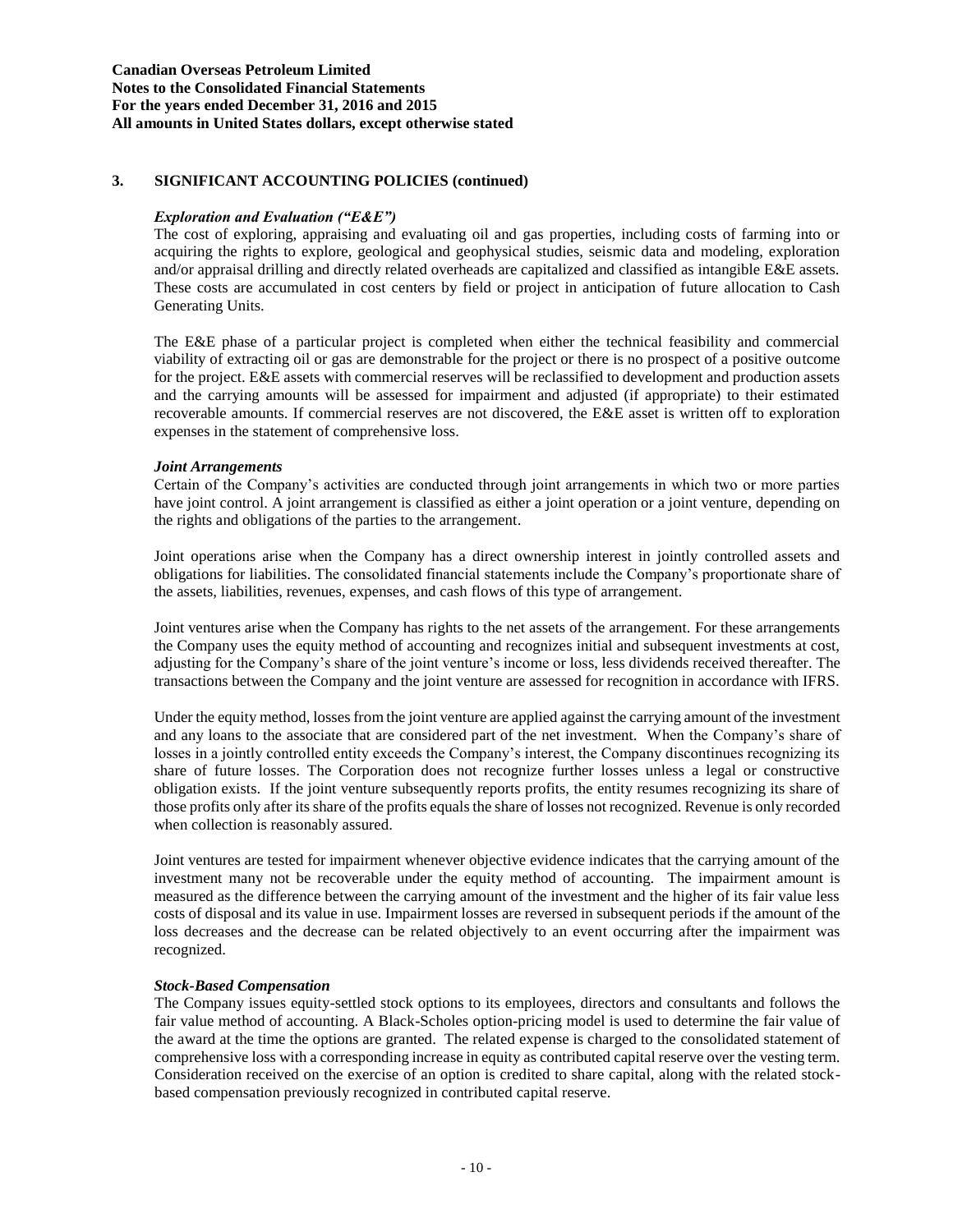#### *Leases*

Rent payable for assets under operating lease is charged to the statement of comprehensive loss on a straightline basis over the lease term.

## *Per Share Data*

Basic net income (loss) per share is calculated using the weighted average number of shares outstanding during the year. The treasury stock method is used to calculate diluted earnings per share. This method assumes that only in-the-money stock options and warrants are exercised and that any proceeds would be used to purchase common shares at the average market price during the year.

#### *Financial Instruments*

The Company has classified each financial instrument into one of the following categories: financial assets and liabilities at Fair Value Through Profit and Loss ("FVTPL"), loans and receivables, financial assets availablefor-sale, financial assets held-to-maturity and financial liabilities measured at amortized cost. All financial instruments are initially recognized at fair value on the statement of financial position, except in the case of "financial liabilities measured at amortized cost", which are initially measured at fair value net of directly attributable transaction costs. Subsequent measurement of financial instruments is based on their classification.

Financial assets and liabilities at FVTPL are subsequently measured at fair value with changes in those fair values recognized in net earnings. Financial assets "available-for-sale" are subsequently measured at fair value with changes in fair value recognized in other comprehensive income, net of tax.

Financial assets "held-to-maturity", "loans and receivables" and "financial liabilities measured at amortized cost" are subsequently measured at amortized cost using the effective interest method.

The Company determines the classification of its financial instruments at initial recognition and where allowed and appropriate, re–evaluates this designation at each financial year end.

## *Deferred Income Tax*

The Company uses the liability method of accounting for income taxes, whereby deferred income tax assets and liabilities are recognized based on temporary differences between the tax basis of assets and liabilities and their carrying amount in the consolidated financial statements, and for unused tax loss carry-forwards.

Deferred tax assets and liabilities are measured using tax rates that have been enacted or substantively enacted at the statement of financial position date.

Deferred income tax assets are recognized only to the extent it is probable that taxable profit will be available to utilize the associated tax deductions.

Deferred income tax assets and deferred income tax liabilities are offset, if a legally enforceable right exists to offset current tax assets against current income tax liabilities and the deferred income taxes relate to the same taxable entity and the same tax jurisdiction.

## *Significant accounting judgments and estimates*

The preparation of financial statements in accordance with IFRS requires management to make estimates and assumptions and to use judgment that affects the reported amounts of assets, liabilities, revenues and expenses. Estimates and judgments are continuously evaluated and are based on management's experience and other factors, including expectations of future events that are believed to be reasonable under the circumstances. Accordingly, actual results may differ from those estimated amounts and differences may be material.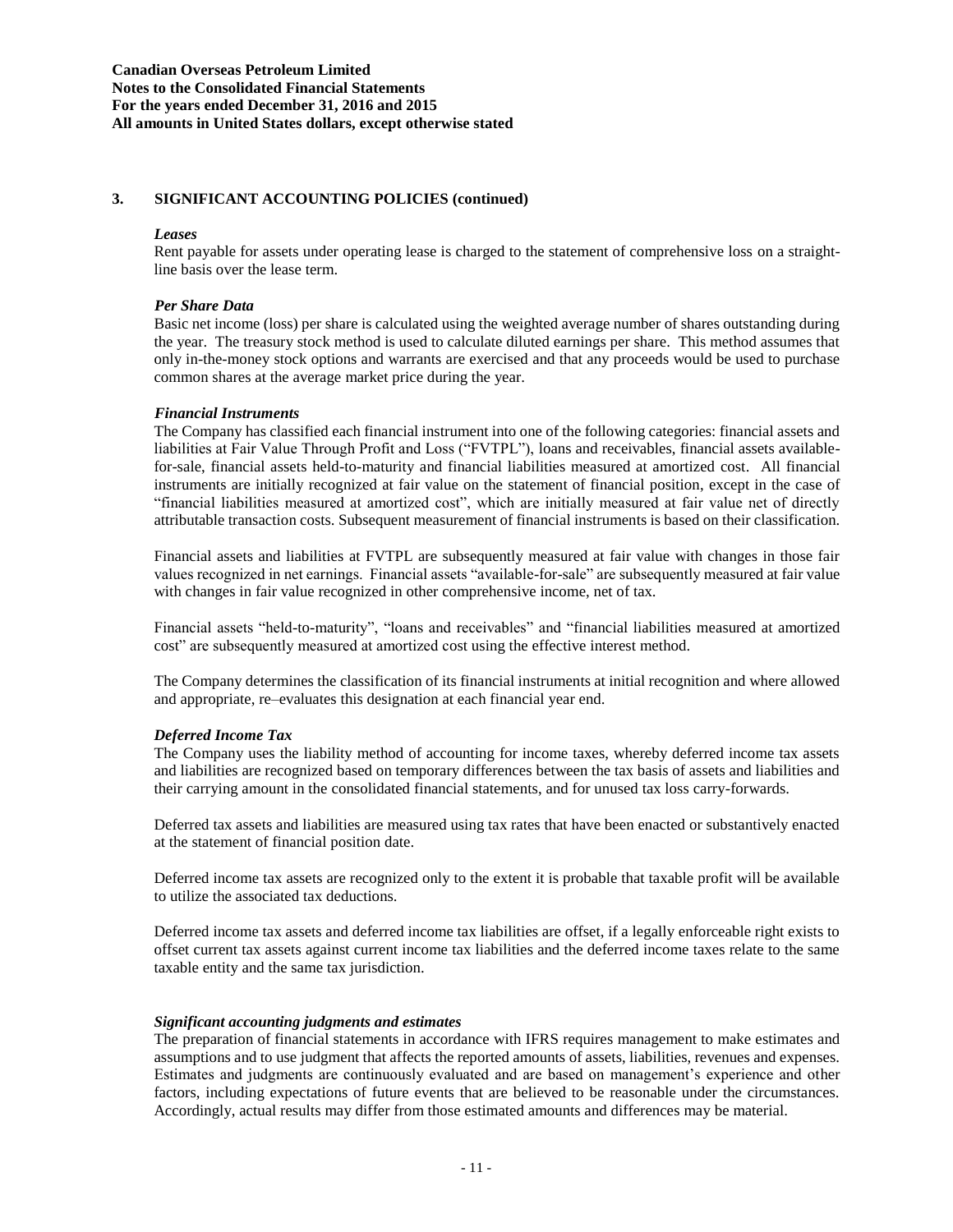## *Significant accounting judgments and estimates (continued)*

In particular, significant areas of estimation uncertainty considered by management in preparing the consolidated financial statements are:

- Stock-based compensation, warrants and derivative liability the amounts recorded in respect of stock options granted, share purchase warrants granted and the derivative liability for warrants issued are based on the Company's estimation of their fair value, calculated using assumptions regarding the life of the option or warrant, interest rates and volatility. By their nature, these estimates and assumptions are subject to uncertainty, and the actual fair value of options or warrants may differ at any time;
- Impairment of assets E&E assets and office equipment are assessed for impairment annually and when circumstances suggest that the carrying amount might exceed the recoverable amount. These calculations require the use of estimates and assumptions and are subject to change as new information becomes available. Specifically for E&E assets, these estimates include future commodity prices, quantity of reserves and discount rates, as well as future development and operating expenses;
- Impairment of investment in joint venture After application of the equity method, the net investment in joint venture is assessed for impairment annually and when circumstances suggest that the carrying amount might exceed the recoverable amount. The Company assesses whether it is necessary to recognize any additional impairment loss with respect to its net investment in the joint venture or any other amount that does not constitute part of the net investment. These estimates include the market, economic, legal and political environment in which the joint venture operates, as well as changes in the joint venture's financial condition. Any reversal of impairment losses is recognized to the extent that the recoverable amount of the investment subsequently increases;
- Deferred income tax management assesses the likelihood that deferred income tax assets will be realized from future taxable earnings, and the amount of which is subject to measurement uncertainty; and
- Provisions, commitments and contingent liabilities amounts recorded as provisions and amounts disclosed as commitments and contingent liabilities are estimated based on the terms of the related contracts and management's best knowledge at the time of issuing the consolidated financial statements. The actual results ultimately may differ from those estimates as future confirming events occur.

Significant judgments are involved in the determination of the functional currency of the subsidiaries and the time when exploration and evaluation projects are complete and the technical feasibility and commercial viability of extracting oil or gas are demonstrable for the project or there is no prospect of a positive outcome for the project. Determining the type of joint arrangement as either a joint operation or a joint venture is based on management's determination of whether it has joint control over another entity and considerations include assessment of contractual agreements for unanimous consent of the parties on decision making of relevant activities. Once classified as a joint arrangement, management assesses whether it is structured through a separate vehicle and whether the legal form and contractual arrangements give the entity the direct right to the assets and obligations for the liabilities within the normal course of business, as well as the entity's rights to the economic benefit of assets and its involvement and responsibility for settling liabilities associated with the arrangement.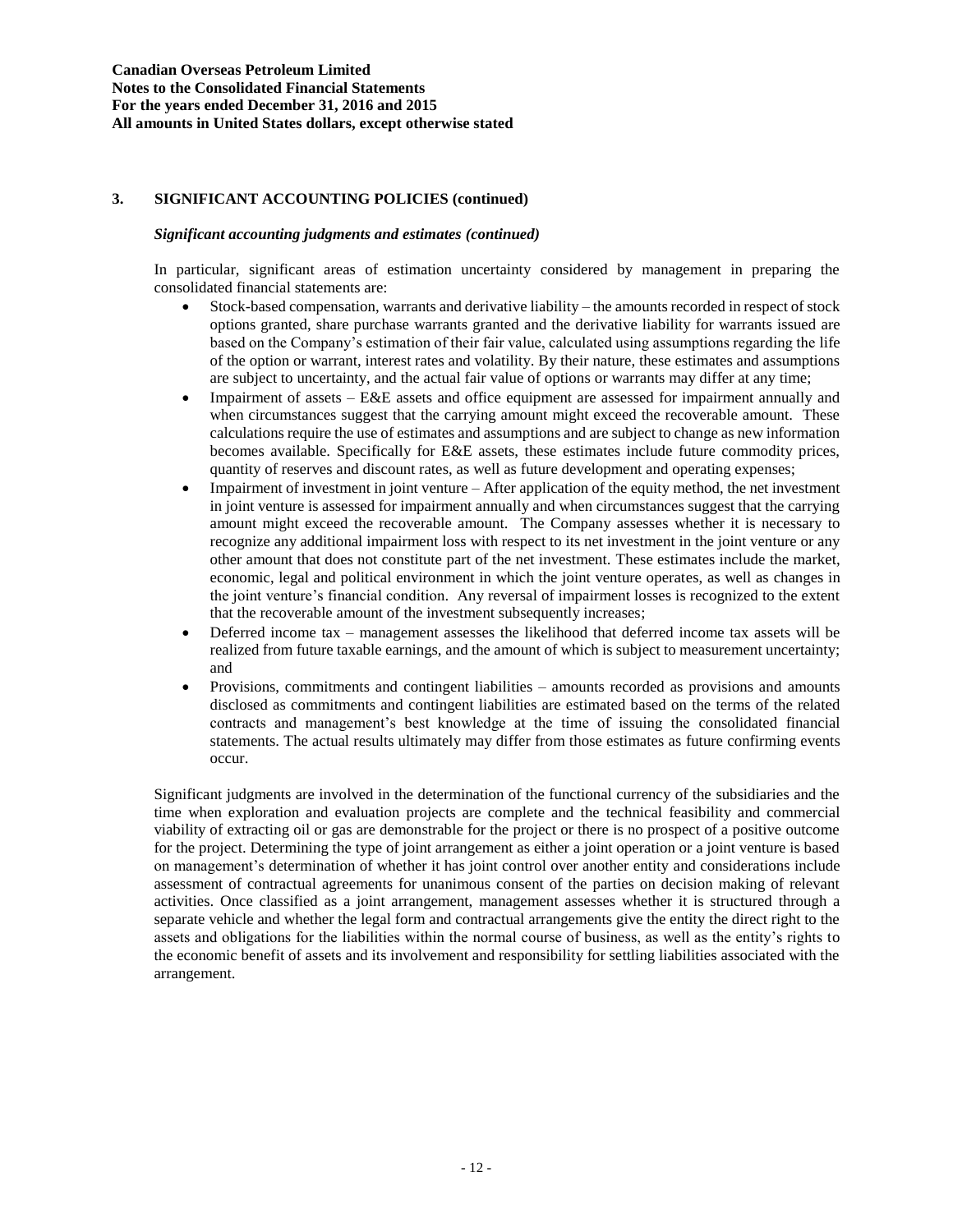#### *Future Accounting Standards*

#### *IFRS 9 -"Financial Instruments"*

In July 2014, the IASB issued final amendments to IFRS 9, replacing IAS 39, "Financial Instruments: Recognition and Measurement" ("IAS 39"). IFRS 9 introduces new requirements for the classification, measurement and impairment of financial assets, and new requirements related to hedge accounting. IFRS 9 uses a single approach to determine whether a financial asset is measured at amortized cost or fair value, and replaces the multiple category and measurement models in IAS 39. The categorization approach in IFRS 9 focuses on how an entity manages its financial instruments in the context of its business model, as well as the contractual cash flow characteristics of the financial assets. New hedge accounting requirements incorporated into IFRS 9 increase the scope of items that may qualify as a hedged item and changes the requirements of hedge effectiveness testing that must be met in order to apply hedge accounting. The requirements of IFRS 9 are effective for annual periods beginning on or after January 1, 2018 and are available for earlier adoption. The Company does not expect that the implementation of IFRS 9 will have a material effect on its consolidated financial statements.

## *IFRS 15 - "Revenues from Contracts with Customers"*

In May 2014, the IASB and FASB jointly issued IFRS 15 "Revenue from Contracts with Customers," which replaces IAS 18 "Revenue," IAS 11 "Construction Contracts," and other revenue related interpretations. In April 2016, the IASB issued amendments to IFRS 15, clarifying the application of certain of its underlying principles, including the identification of a performance obligation, and the determination of whether a company is a principal or is acting as an agent in the provision of a good or service. The amendments will become effective concurrent with the effective date of IFRS 15 on January 1, 2018. The Company does not expect that the implementation of IFRS 15 will have a material effect on its consolidated financial statements.

## *IFRS 16 - "Leases"*

In January 2016, the IASB issued IFRS 16 "Leases", which replaces IAS 17 "Leases". IFRS 16 eliminates the distinction between operating and financing leases and provides a single lessee accounting model that requires the lessee to recognize assets and liabilities for all leases on its balance sheet. Leases to explore for or use oil or natural gas are specifically excluded from the scope of IFRS 16. The standard is effective for annual periods beginning on or after January 1, 2019, with early adoption permitted if IFRS 15 has also been applied. The Company has not yet the assessed the potential effect of the implementation of IFRS 16 on its consolidated financial statements.

## *IAS 7 -"Statement of Cash Flows"*

In January 2016, the IASB issued amendments to IAS 7 pursuant to which entities will be required to provide enhanced information about changes in their financial liabilities, including changes from cash flow and noncash changes. The IAS 7 amendments are effective for annual periods beginning on or after January 1, 2017. The Company is in the process of assessing changes required (if any) to its reporting system in order to be able to disclose the information required pursuant to the amendments in IAS 7.

## *IAS 12 - "Income Taxes"*

In January 2016, the IASB issued amendments to IAS 12, which clarify guidance on the recognition of deferred tax assets related to unrealized losses resulting from debt instruments that are measured at their fair value. The IAS 12 amendments are effective for annual periods beginning on or after January 1, 2017. Currently, the Company does not have any debt instruments, therefore, the implementation of amendments to IAS 12 is not expected to have an impact on the Company's consolidated financial statements.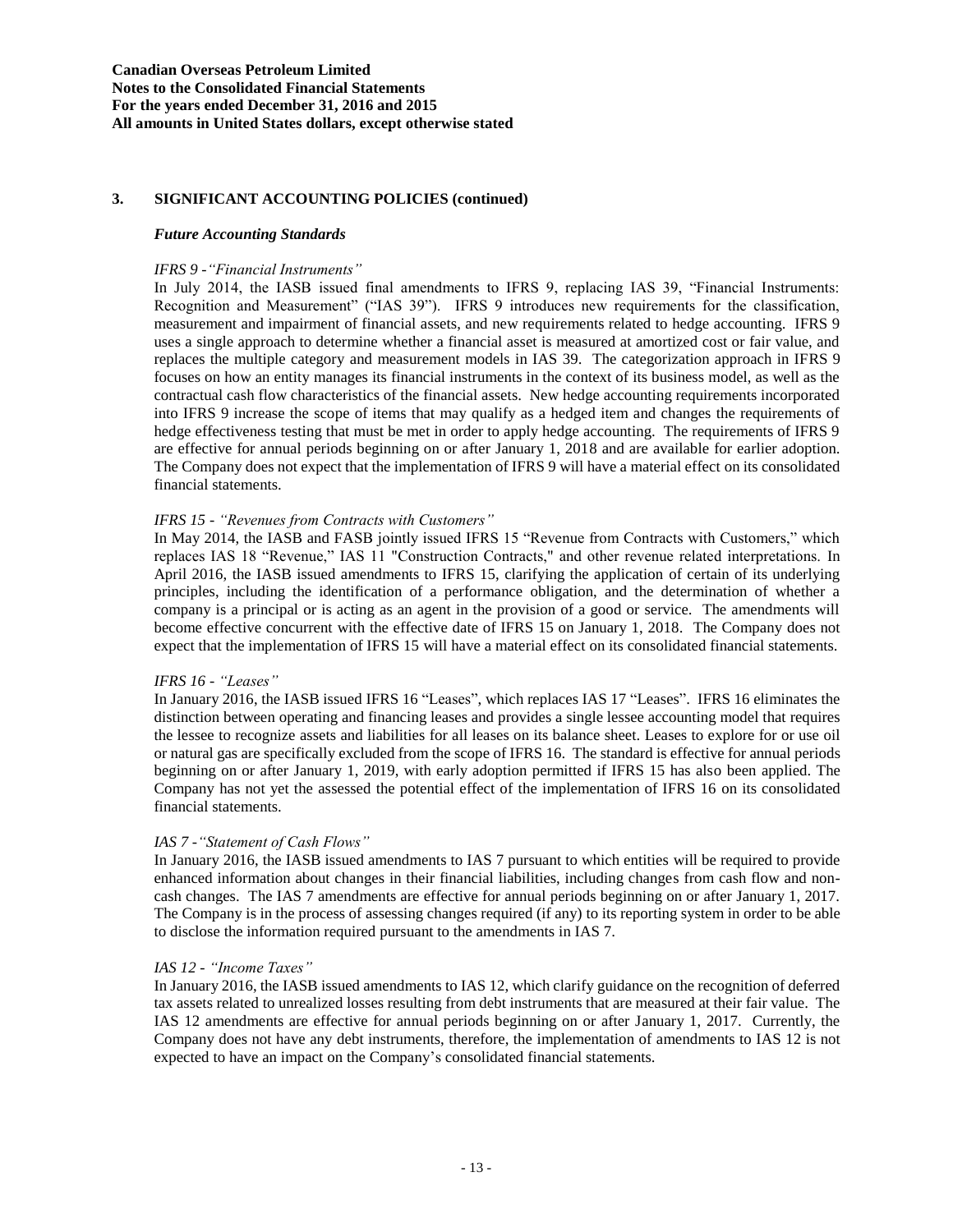#### *Future Accounting Standards (continued)*

*IFRS 2 - "Share-based Payment"* 

In June 2016, the IASB issued amendments to IFRS 2, clarifying how to account for certain types of sharebased payment transactions, including the accounting for the effects of vesting and non-vesting conditions on the measurement of cash-settled share-based payments, accounting for share-based accounting transactions with a net settlement feature for withholding tax obligations, and accounting for modifications to the terms and conditions of a share-based payment that changes the classification of the share-based payment transaction from cash-settle to equity-settled. The IFRS 2 amendments are effective for annual periods beginning on or after January 1, 2018. The Company has not assessed yet the implications of the amendments to IFRS 2 on its consolidated financial statements.

# **4. CASH AND CASH EQUIVALENTS**

| (\$000's)            | December 31, 2016 | December 31, 2015 |
|----------------------|-------------------|-------------------|
| Cash                 | \$2,475           | 1.928             |
| Credit card deposits | 90                | 87                |
|                      | \$2,565           | 2,015             |

Cash balances earn interest, whenever possible, at floating rates based on daily bank deposit rates.

Credit card deposits are bank deposits that cover the maximum credit limit available for corporate credit cards.

The fair value of cash and cash equivalents was \$2.6 million as at December 31, 2016 (\$2.0 million as at December 31, 2015). The Company deposits its cash with reputable Canadian and Bermuda banks. The Company did not have any overdraft facilities in place as at December 31, 2016, and December 31, 2015.

# **5. INVESTMENT IN JOINT VENTURE**

The Company currently holds a 50% interest in a jointly controlled entity, ShoreCan, focusing on acquisitions of upstream oil and gas exploration, development and producing assets in sub-Saharan Africa. The determination of ShoreCan as a joint venture was based on ShoreCan's structure through a separate legal entity whereby neither the legal form nor the contractual arrangement give the owners rights to the assets and obligations for the liabilities within the normal course of business, nor does it give the rights to the economic benefits of the assets or responsibility for settling liabilities associated with the arrangement.

The Company and its joint venture partner signed a funding agreement, effective October 24, 2014 (the "Funding Agreement") providing financial support as needed in proportion to its interest (50% each) in ShoreCan for ShoreCan's expenses and obligations. The Funding Agreement does not impose any guarantees from the Company and/or its joint venture partner. Amounts advanced to ShoreCan under the terms of the Funding Agreement are unsecured and payable on or before October 24, 2017 contingent upon ShoreCan generating its own cashflows. Interest is charged monthly at an annual rate of 3.0% above 12 month USD LIBOR.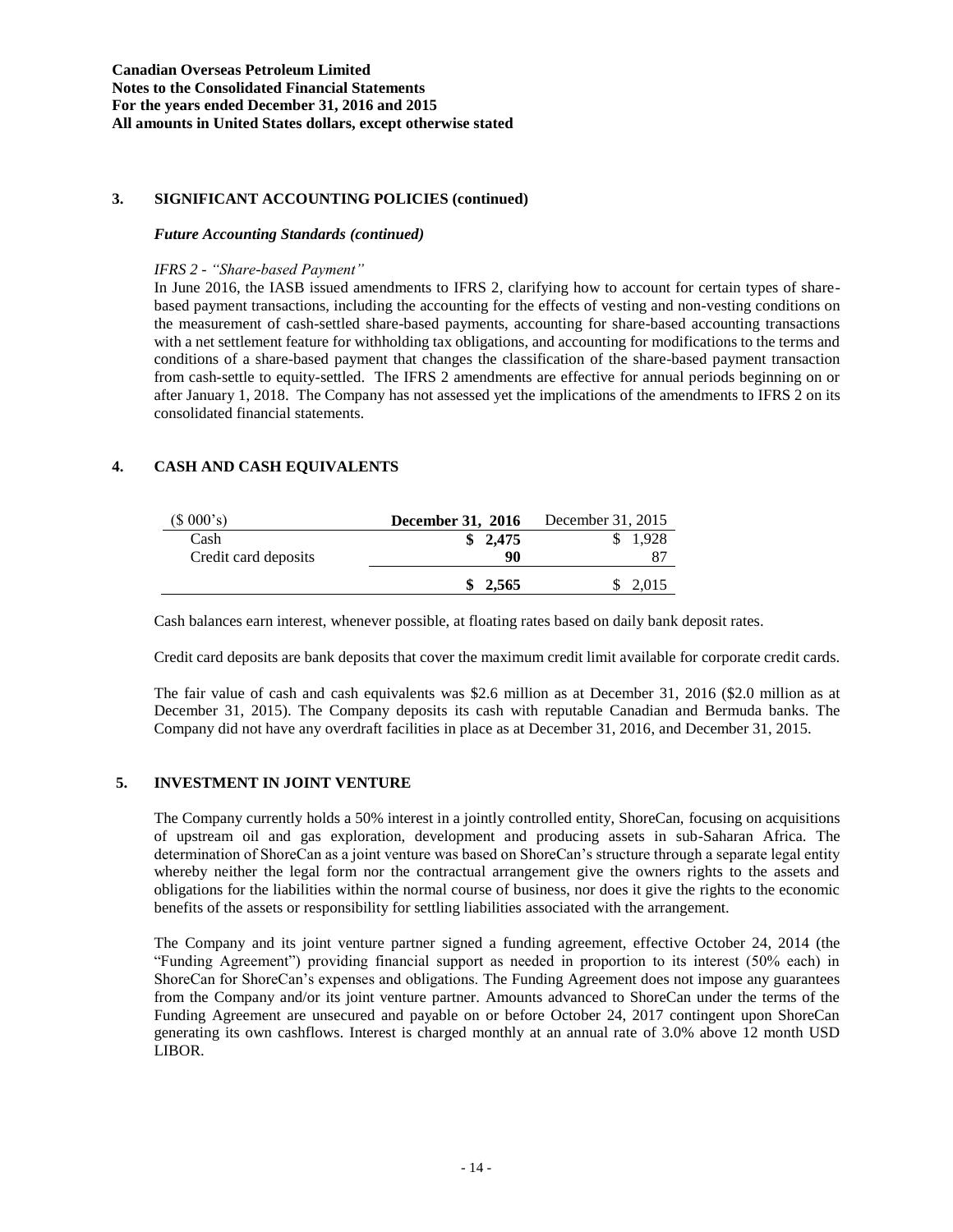# **5. INVESTMENT IN JOINT VENTURE (continued)**

## *Nigeria*

On September 13, 2016, ShoreCan closed an acquisition of 80% of the issued share capital of Essar Exploration and Production Limited (Nigeria) ("Essar Nigeria"), a company which sole asset is a 100% interest in exploration license OPL 226 offshore Nigeria. As part of the shareholder agreement, ShoreCan has agreed to cover the funding of Essar Nigeria's operations. As a party to a Production Sharing Contract ("PSC") for OPL 226, Essar Nigeria is required to seek Nigerian Government ministerial consent for the transaction. The respective application has been made and the parties to the transaction are awaiting its approval.

ShoreCan has assessed that the transaction does not meet criteria of a business acquisition as Essar Nigeria is in exploration/development stage and as at December 31, 2016, ShoreCan did not have an effective control over Essar Nigeria. The \$0.25 million representing the cash consideration paid, was recognized as a deposit in ShoreCan's books as at December 31, 2016. In addition, ShoreCan has committed to invest up to a maximum of \$80 million into Essar Nigeria in the form of an interest-free shareholder loan. The funds will be used for Essar Nigeria operations and in particular, to cover work program obligations, including the costs of drilling one well under Phase-1 of the PSC; the Phase-1 period was recently extended to November 30, 2017. Upon receiving final approval from the Nigerian Government, ShoreCan will finalize the recording of this investment based on the fair values of Essar Nigeria's assets and liabilities. As at December 31, 2015, as per Essar Nigeria's audited financial statements, Essar Nigeria had total assets of \$69.8 million and total liabilities of \$69.7 million, including a loan to its parent of \$64.7 million. The agreement with Essar Nigeria provides for the repayment of this loan from future production.

In January 2017, three ShoreCan's representatives were appointed Directors of Essar Nigeria, gaining majority on Essar Nigeria board. Accordingly, ShoreCan assumed a control over Essar Nigeria. As at the date of filing this consolidated financial statements, COPL has not provided any guarantee in respect of obligations, commitments and/or losses of either ShoreCan or Essar Nigeria.

# *Namibia*

During the third quarter of 2016, as a result of geological evaluation, ShoreCan decided to terminate its exploration project in Namibia and to relinquish its 80% interest in three offshore blocks in Namibe Basin. Accordingly, \$0.5 million of ShoreCan's E&E assets related to Namibia project were written off as at December 31, 2016.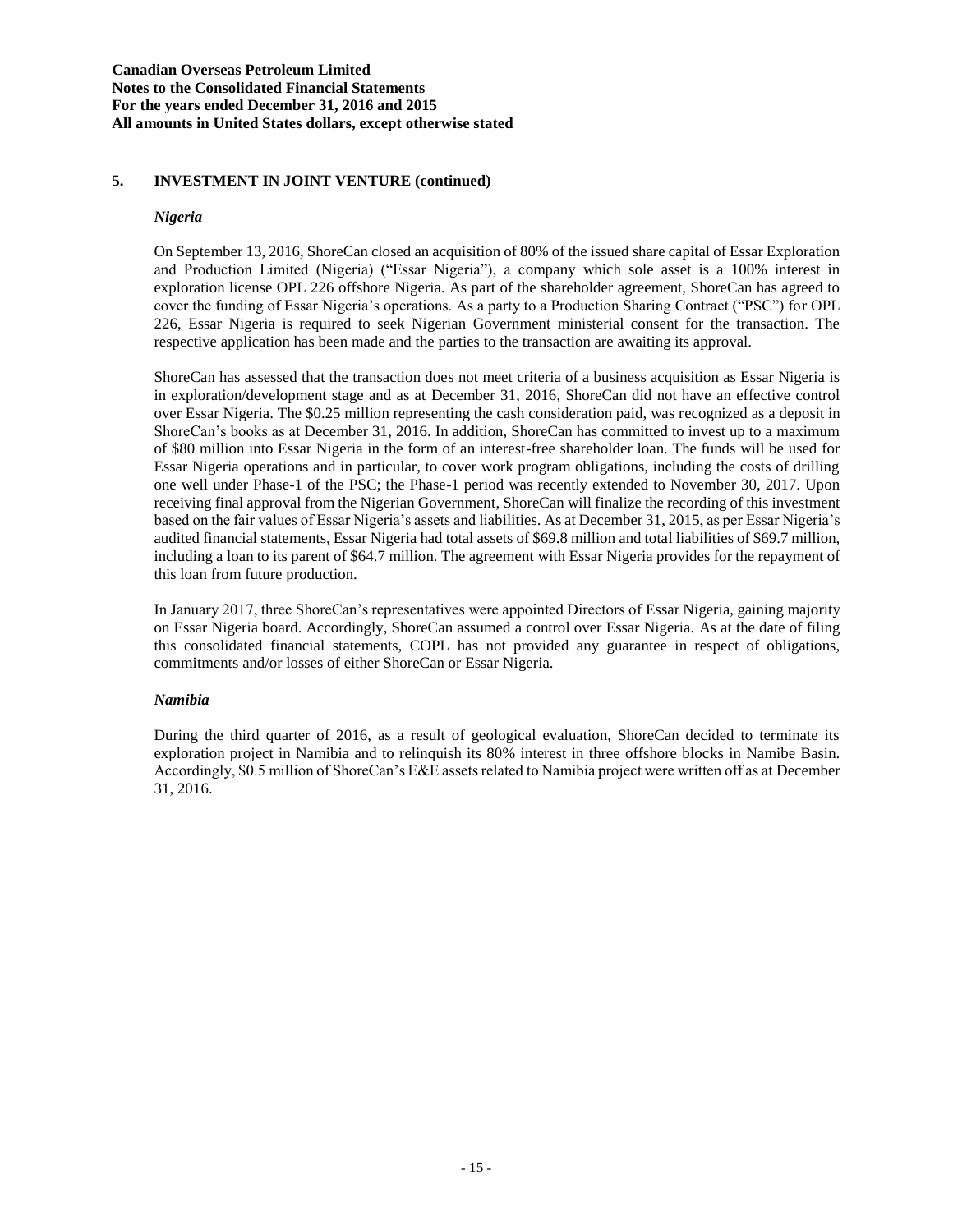# **5. INVESTMENT IN JOINT VENTURE (continued)**

# **Summarized statement of comprehensive loss for investment in joint venture under equity accounting:**

| For the years ended December 31<br>(\$000's)       | 2016           | 2015          |
|----------------------------------------------------|----------------|---------------|
| Revenues                                           | \$             | \$            |
| Expenses                                           |                |               |
| Pre-licence costs                                  | (80)           | (564)         |
| Derecognition of evaluation and exploration assets | (495)          |               |
| General and administration                         | (3,949)        | (5,527)       |
|                                                    | (4,524)        | (6,091)       |
| Finance expense                                    |                |               |
| Foreign exchange gain                              | 10             | 2             |
| Interest expense                                   | (374)          | (32)          |
|                                                    | (364)          | (30)          |
| Net Loss                                           | (4,888)        | (6,121)       |
| Share of equity investment (percent)               | 50%            | 50%           |
| Company's share of net loss                        | \$<br>(2, 444) | \$<br>(3,061) |

Included in ShoreCan's expenses for the year ended December 31, 2016, is \$1.9 million (2015 - \$2.6 million) of management and technical services and \$0.2 million (2015 - \$16,000) of interest expense charged by the Company and its subsidiaries.

## **Carrying value of investment in joint venture under equity accounting:**

| Statement of financial position<br>(\$000's) | December 31,<br>2016 | December 31.<br>2015 |
|----------------------------------------------|----------------------|----------------------|
| Assets                                       |                      |                      |
| Non-current Assets                           | S<br>252             | \$<br>250            |
| Exploration and evaluation assets            | ۰                    | 495                  |
|                                              | 252                  | 745                  |
| Liabilities                                  |                      |                      |
| Current liabilities                          | (271)                | (151)                |
| Non-current liabilities                      | (10,994)             | (6,719)              |
|                                              | (11,265)             | (6,870)              |

## **Reconciliation of carrying amount of net investment in joint venture:**

| <b>Carrying amount - Opening</b>               | $\overline{\phantom{a}}$ |      |
|------------------------------------------------|--------------------------|------|
| Increases in net investment in joint venture   |                          |      |
| during the period                              | 80                       | 729  |
| Loss recognized on investment in joint venture | (80)                     | 729) |
| <b>Carrying amount - Ending</b>                | ٠                        |      |

As at December 31, 2016, ShoreCan's non-current liabilities included \$5.5 million due to the Company under the terms of the Funding Agreement (December 31, 2015 - \$3.4 million).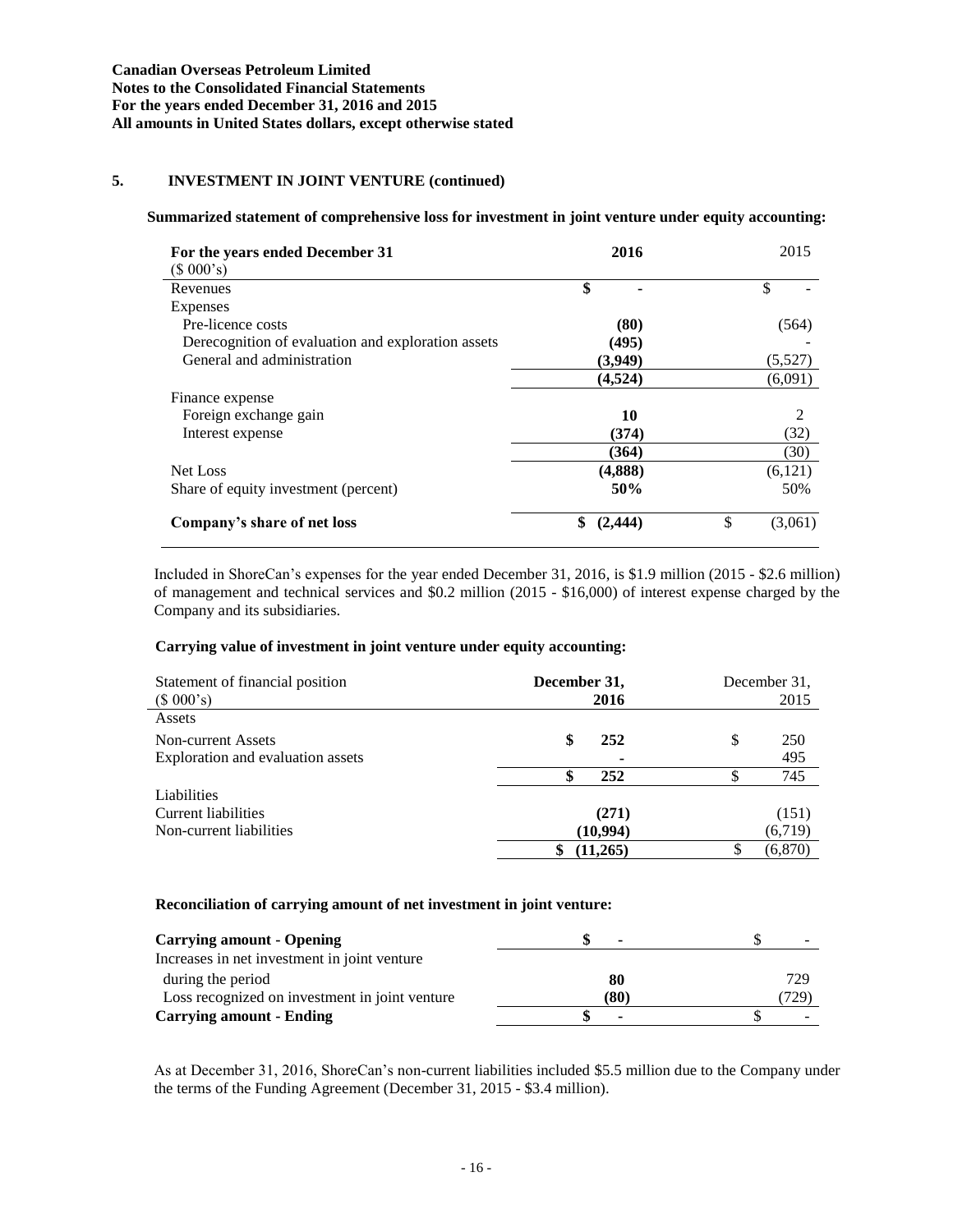# **5. INVESTMENT IN JOINT VENTURE (continued)**

In 2016, the Company's share of ShoreCan's losses of \$2.4 million (in 2015 - \$3.1 million) exceed the Company's net investment of \$80,000 for the year ended December 31, 2016 (December 31, 2015 - \$0.7 million). Accordingly, under the equity method, the Company recognized loss on investment in ShoreCan's of \$80,000 for the year ended December 31, 2016 (2015 - \$0.7 million).

As at December 31, 2016, the Company's share in ShoreCan's accumulated losses is \$5.5 million (December 31, 2015 - \$3.1 million). Unrecognized accumulated losses on the investment as of December 31, 2016 are \$4.7 million (December 31, 2015 - \$2.4 million) including \$2.3 million of unrecognized losses for year ended December 31, 2016 (for year December 31, 2015 – \$2.4 million).

# **6. EXPLORATION AND EVALUATION ASSETS**

| (\$000's)               | <b>TOTAL</b> |
|-------------------------|--------------|
| As at January 1, 2015   | 16,305<br>S  |
| <b>Additions</b>        | 150          |
| As at December 31, 2015 | 16,455       |
| Additions               | 273          |
| Derecognition           | (1,321)      |
| As at December 31, 2016 | 15,407       |

# *Liberia*

The Company holds a 17% working interest in Block LB-13 offshore Liberia, with the remaining 83% being held by ExxonMobil Exploration and Production Liberia Limited, who is the operator under this license. As at December 31, 2016, the Company's exploration and evaluation assets ("E&E") relate entirely to the Liberia project and consists mainly of 3D seismic of LB-13 and capitalized geological and geophysical evaluation work conducted on the block LB-13.

In December 2016, an exploration well Mesurado-1 was drilled but it was not commercially successful. Exploration costs related to the Company's interest in this well were carried by its partner ("carried interest"). At December 31, 2016, the Company reviewed its E&E balances and derecognized \$1.3 million representing capitalized E&E related to Mesurado area. Currently both partners are evaluating the results from Mesurado-1 drilling and performing further geological and geophysical analysis on the rest of block LB-13.

# **7. ACCOUNTS PAYABLE AND ACCRUED LIABILITIES**

| (\$000's)           | December 31, 2016 | December 31, 2015 |
|---------------------|-------------------|-------------------|
| Trade payables      | \$841             | \$939             |
| Accrued liabilities | 139               | 473               |
| Other               | 11                |                   |
| <b>Total</b>        | \$991             |                   |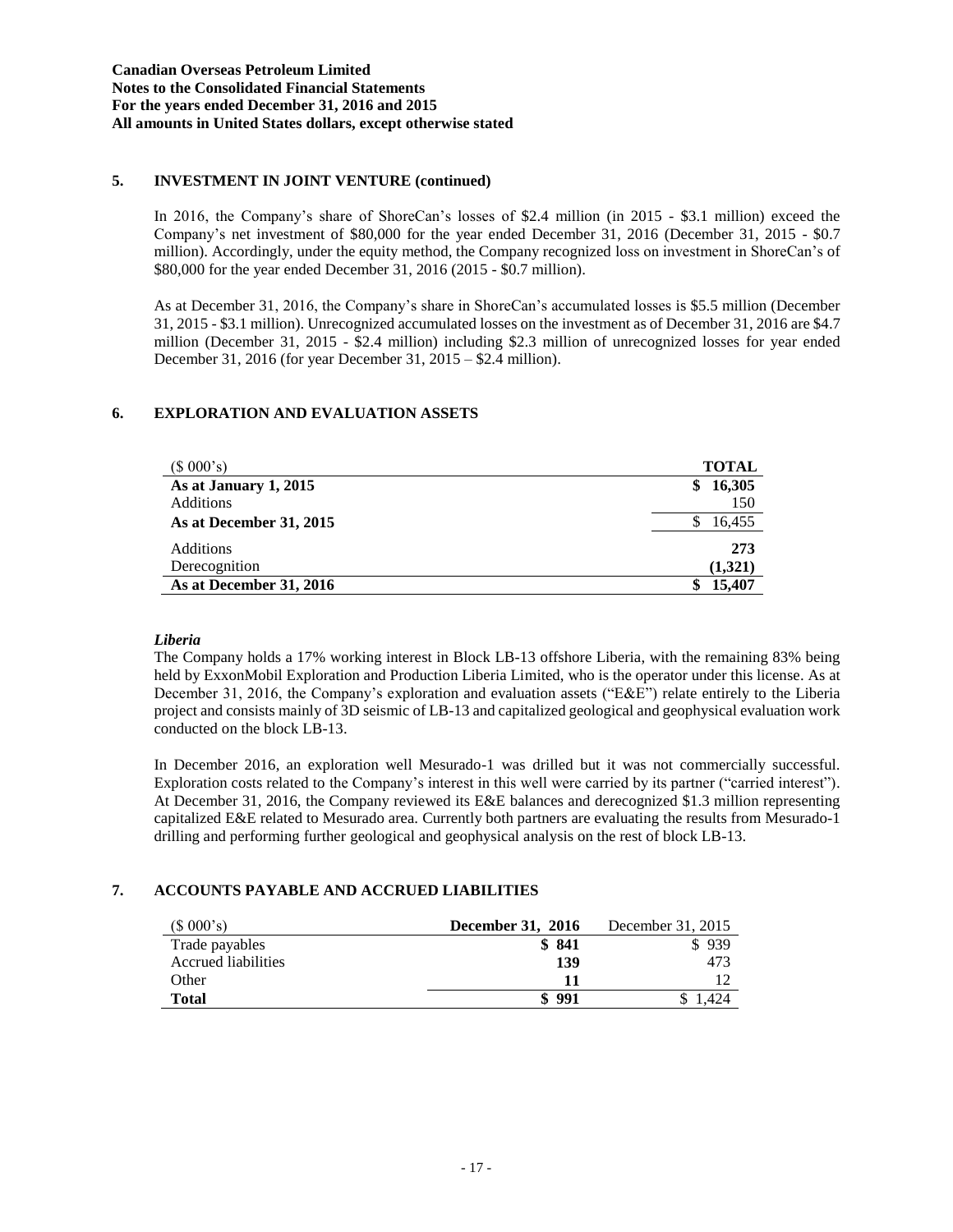# **8. SHARE CAPITAL**

#### **a) Authorized and Issued Common Shares**

#### Authorized

An unlimited number of common voting shares (the "Common Shares") without nominal or par value and an unlimited number of preferred shares, issuable in series.

#### Issued

The issued share capital is as follows:

| issued share eaplied is as follows.                           | Number of<br><b>Common Shares</b> | <b>Amount</b><br>(000's) |
|---------------------------------------------------------------|-----------------------------------|--------------------------|
| Balance, January 1, 2015                                      | 402,050,497                       | \$117,247                |
| Issued pursuant to public offering on July 9th (i)            | 80,288,699                        | 5,677                    |
| Valuation of Warrants issued from the offering (i)            |                                   | (1,372)                  |
| Share issue costs                                             |                                   | (822)                    |
| <b>Balance, December 31, 2015</b>                             | 482,339,196                       | 120,730                  |
| Issued pursuant to Non-Brokered Offering (ii)                 | 22,857,143                        | 1,163                    |
| Issued pursuant to Brokered Offering (iii)                    | 101,066,868                       | 5,576                    |
| Valuation of Warrants issued from the Offerings (ii $\&$ iii) |                                   | (2,800)                  |
| Issued pursuant to exercise of Warrants $(i, ii \& iii)$      | 10,876,143                        | 694                      |
| Valuation of Warrants exercised $(i, ii ⅈ)$                   |                                   | 575                      |
| Share issue costs                                             |                                   | (1,064)                  |
| <b>Balance, December 31, 2016</b>                             | 617,139,350                       | 124,874                  |

(i) On July 9, 2015, the Company closed a short form prospectus in connection with a marketed offering of Units of the Company ("2015 Offering"). Each Unit consisted of one Common Share in the capital of the Company and one share purchase warrant. Each share purchase warrant ("2015 Offering Warrant") entitles the holder thereof to purchase one Common Share at an exercise price of CAD \$0.12 (\$0.09) per Common Share on or before the date that is 24 months following the closing date.

The Company issued 80,288,699 Units at a price of CAD \$0.09 (\$0.07) for gross proceeds of CAD \$7.2 million (\$5.7 million). The agents were paid a cash commission of CAD \$0.4 million (\$0.3 million) representing 6.0% of the gross proceeds of the 2015 Offering. Other expenses related to the 2015 Offering of Units amounted to approximately CAD \$0.5 million (\$0.4 million).

The fair value of the 2015 Offering Warrants estimated at \$1.4 million (using a Black-Scholes option pricing model with assumptions as noted in below table) was netted against proceeds from share capital and a derivative liability of \$1.4 million was recognized as at July 9, 2015. The 2015 Offering Warrants' exercise price is in CAD, and the Company's functional currency is in USD. As there is variability in these exchange rates, the 2015 Offering Warrants are classified as a derivative financial instrument.

During fourth quarter of 2016, further to an exercise of the 2015 Offering Warrants, the Company issued 574,000 Common Shares for a proceeds of \$51,000. The fair value of the exercised Warrants estimated at \$24,000 (using a Black-Scholes option pricing model) was recognized as an addition to the share capital and respective decrease in the derivative liability.

The derivative liability was revalued on quarterly basis and in total a derivative gain of \$0.3 million on the derivative liability was recognized for the year ended December 31, 2016. The derivative liability in respect of the 2015 Offering Warrants as at December 31, 2016, was estimated at \$13,000 (December 31, 2015 - \$0.3 million), using a Black-Scholes option pricing model with the assumptions as noted in a table below.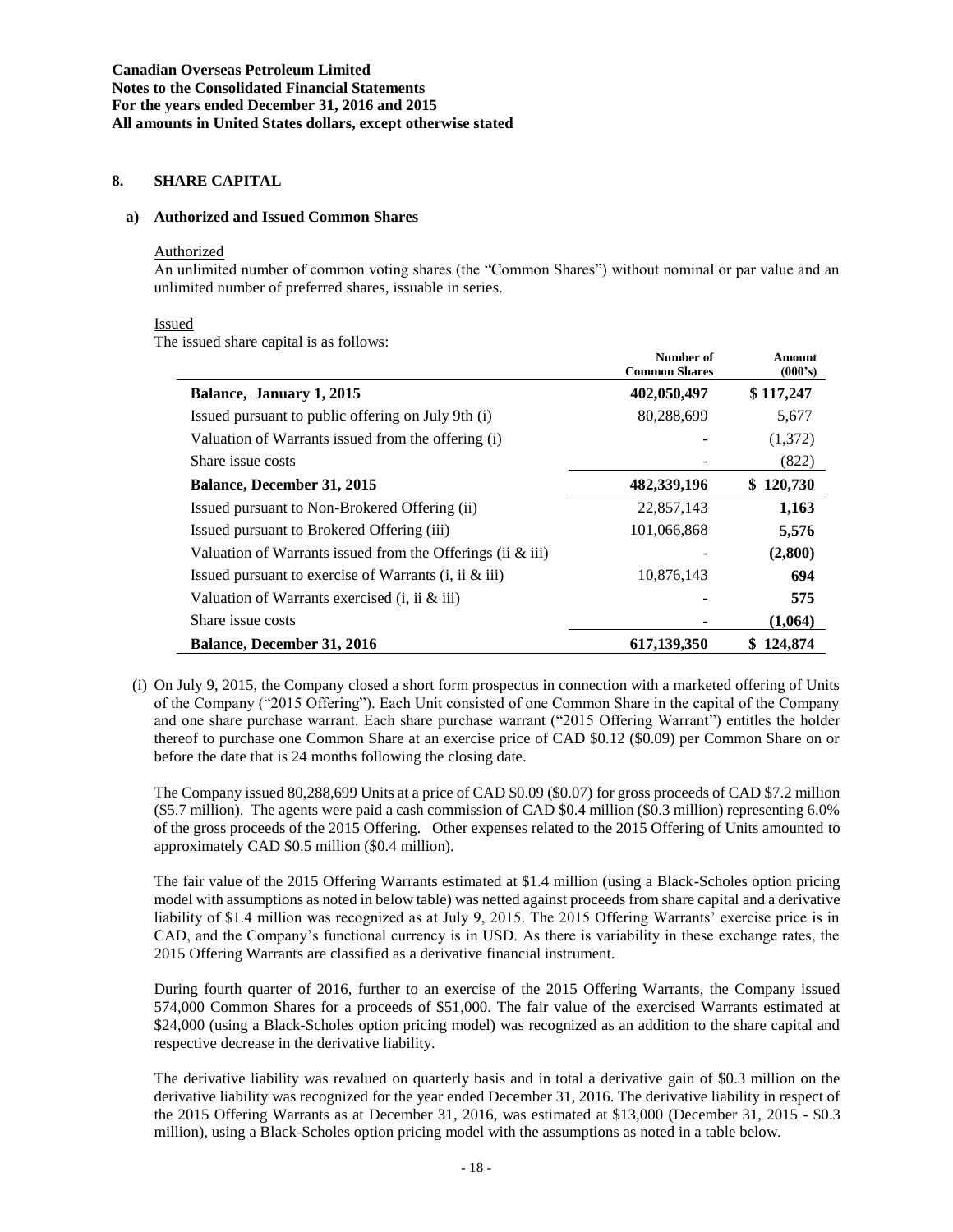## **a) Authorized and Issued Common Shares (continued)**

The Company also issued 4,548,380 share purchase warrants ("2015 Offering Agent Warrants") to its agents as compensation warrants in an amount equal to 6.0% of 75,806,333 of the Common Shares issued pursuant to the 2015 Offering. Each 2015 Offering Agent Warrant entitles the holder to purchase one Common Share of the Company on or before the date that is 24 months following the closing date, at an exercise price of CAD \$0.09 (\$0.07).

The fair value of the 2015 Offering Agent Warrants estimated at \$0.1 million (using a Black-Scholes option pricing model with assumptions as noted in the table below) was netted against proceeds from share capital and a derivative liability of \$0.1 million was recognized as at July 9, 2015.

The derivative liability was revalued on a quarterly basis and in total a derivative gain of \$24,000 on the derivative liability was recognized for the year ended December 31, 2016. The derivative liability in respect of the 2015 Offering Agent Warrants as at December 31, 2016, was estimated at \$2,000 (December 31, 2015 - \$27,000), using a Black-Scholes option pricing model.

The following assumptions were used for Black-Scholes option pricing model to estimate a fair value of the 2015 Offering Warrants and 2015 Offering Agent Warrants as at the date of issue and as at December 31, 2015 and 2016:

|                               | July 9, 2015 | December 31, 2015 | December 31, 2016 |
|-------------------------------|--------------|-------------------|-------------------|
|                               |              |                   |                   |
| Risk-free interest rate       | 0.39%        | 0.41%             | 0.56%             |
| Weighted average life (years) | 2.0          | 1.5               | 0.5               |
| Expected volatility           | 85%          | 90%               | 90%               |
| Expected dividend yield       | 0%           | 0%                | 0%                |
|                               |              |                   |                   |

(ii) On April 28, 2016, further to the first tranche of a private placement to investors in the United Kingdom and on a non-brokered basis ("Non-Brokered Offering"), the Company issued 22,857,143 units at a price of GBP 0.035 (\$0.051) for gross proceeds of GBP \$0.8 million (\$1.2 million). Each unit consisted of one common share in the capital of the Company and one share purchase warrant ("Non-Brokered Offering Warrant"). Each Non-Brokered Offering Warrant entitles the holder thereof to purchase one Common Share at an exercise price of GBP \$0.0475 (\$0.0695) per Common Share on or before the date that is 24 months following the closing date.

The fair value of the Non-Brokered Offering Warrants estimated at \$0.6 million (using a Black-Scholes option pricing model with assumptions as noted in a table below) was netted against proceeds from share capital and a derivative liability of \$0.6 million was recognized as at April 28, 2016. The Non-Brokered Offering Warrants' exercise price is in GBP, and the Company's functional currency is in USD. As there is variability in these exchange rates, the Non-Brokered Offering Warrants are classified as a derivative financial instrument.

During third and fourth quarter of 2016, further to an exercise of Non-Brokered Offering Warrants, the Company issued 8,252,142 Common Shares for a proceeds of \$0.5 million. The fair value of the exercised Warrants estimated at \$0.5 million (using a Black-Scholes option pricing model) was recognized as an addition to the share capital and respective decrease in the derivative liability.

The derivative liability of the Non-Brokered Offering Warrants outstanding was revalued on a quarterly basis and in total a derivative loss of \$21,000 on the derivative liability was recognized for the year ended December 31, 2016. The derivative liability in respect of the Non-Brokered Offering Warrants as at December 31, 2016, was estimated at \$37,000, using a Black-Scholes option pricing model with the assumptions as noted in the table below.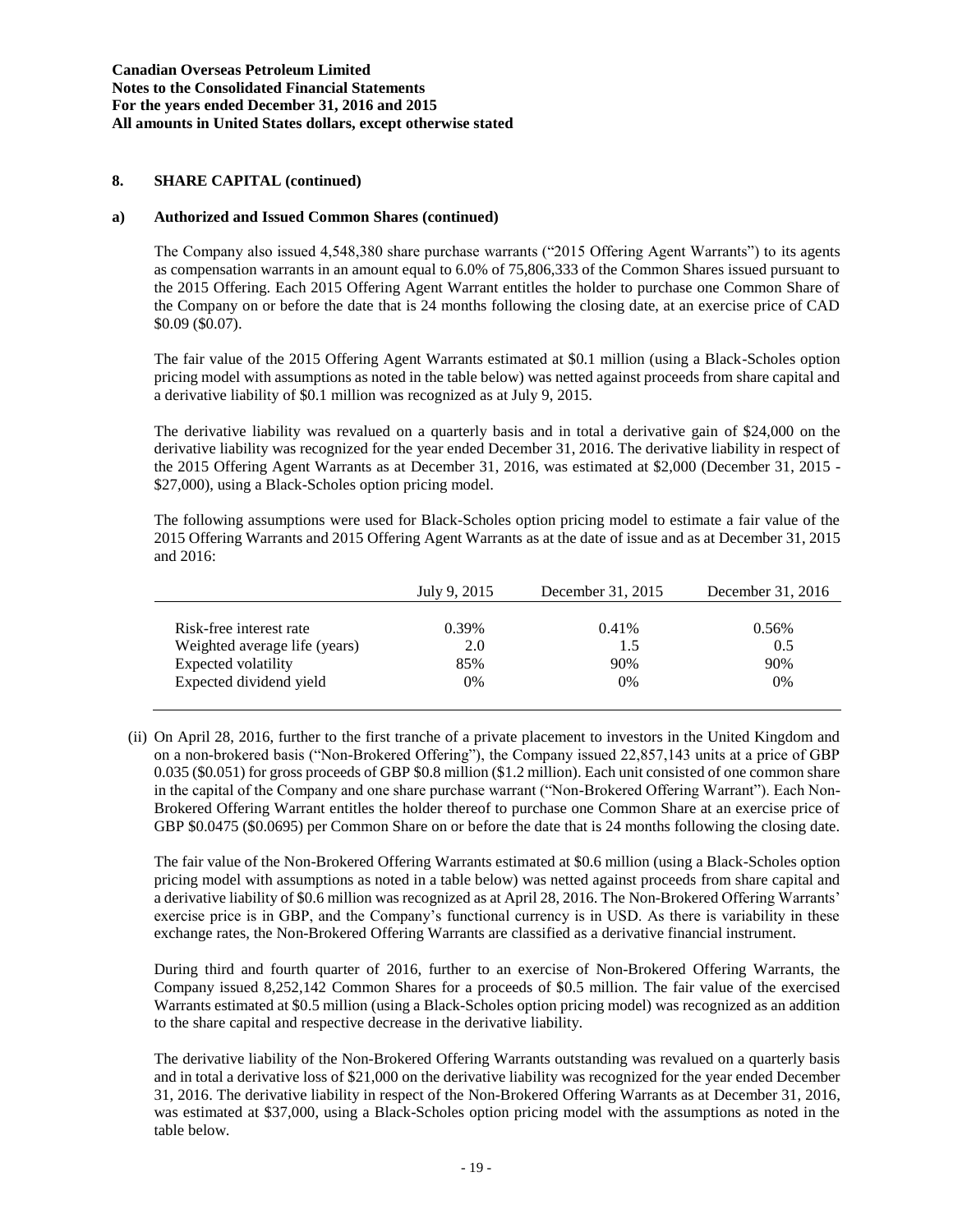## **a) Authorized and Issued Common Shares (continued)**

In connection with the Non-Brokered Offering, the Company paid a cash finder's fee of GBP \$0.1 million (\$0.2 million) and issued 1,177,114 warrants (the Finder's Warrants") as compensation warrants. Each Finder's Warrant entitles the holder thereof to purchase one Common Share of the Company at an exercise price of GBP 0.035 (\$0.051) per Common Share on or before the date that is 24 months following the closing date. Other expenses related to the Non-Brokered Offering of Units amounted to \$0.2 million.

The fair value of the Finder's Warrants estimated at \$35,000 (using a Black-Scholes option pricing model with assumptions as noted in the table below) was netted against proceeds from share capital (as share issue costs) and a derivative liability of \$35,000 was recognized as at April 28, 2016.

As at December 31, 2016, the derivative liability was revalued and a derivative gain of \$24,000 on the derivative liability was recognized for the year ended December 31, 2016. The derivative liability in respect of the Finder's Warrants as at December 31, 2016, was estimated at \$4,000, using a Black-Scholes option pricing model.

The following assumptions were used for Black-Scholes option pricing model to estimate a fair value of the Non-Brokered Offering Warrants and the Finder's Warrants as at the date of issue and as at December 31, 2016:

|                               | April 28, 2016 | December 31, 2016 |
|-------------------------------|----------------|-------------------|
|                               |                |                   |
| Risk-free interest rate       | $0.54\%$       | $0.07\%$          |
| Weighted average life (years) | 2.0            | 1.3               |
| Expected volatility           | 90%            | 90%               |
| Expected dividend yield       | $0\%$          | $0\%$             |
|                               |                |                   |

(iii) On May 3, 2016, further to a brokered portion of the private placement in Canada ("Brokered Offering"), the Company issued 101,066,868 units at a price of CAD 0.07 (\$0.055) for gross proceeds of CAD \$7.1 million (\$5.6 million). Each unit consisted of one common share in the capital of the Company ("Common Share") and one share purchase warrant ("Brokered Offering Warrant"). Each Brokered Offering Warrant entitles the holder thereof to purchase one Common Share at an exercise price of CAD 0.095 (\$0.075) per Common Share on or before the date that is 24 months following the closing date.

The fair value of the Brokered Offering Warrants estimated at \$2.2 million (using a Black-Scholes option pricing model with assumptions as noted in a table below) was netted against proceeds from share capital and a derivative liability of \$2.2 million was recognized as at May 3, 2016. The Brokered Offering Warrants' exercise price is in CAD, and the Company's functional currency is in USD. As there is variability in these exchange rates, the Brokered Offering Warrants are classified as a derivative financial instrument.

During third and fourth quarter of 2016, further to an exercise of Brokered Offering Warrants, the Company issued 2,050,000 Common Shares for a proceeds of \$147,000. The fair value of the exercised Warrants estimated at \$93,000 (using a Black-Scholes option pricing model) was recognized as an addition to the share capital and respective decrease in the derivative liability.

The derivative liability of the Brokered Offering Warrants outstanding was revalued on a quarterly basis and in total a derivative gain of \$1.7 million on the derivative liability was recognized for the year ended December 31, 2016. The derivative liability in respect of the Brokered Offering Warrants as at December 31, 2016, was estimated at \$0.3 million, using a Black-Scholes option pricing model with the assumptions as noted in the table below.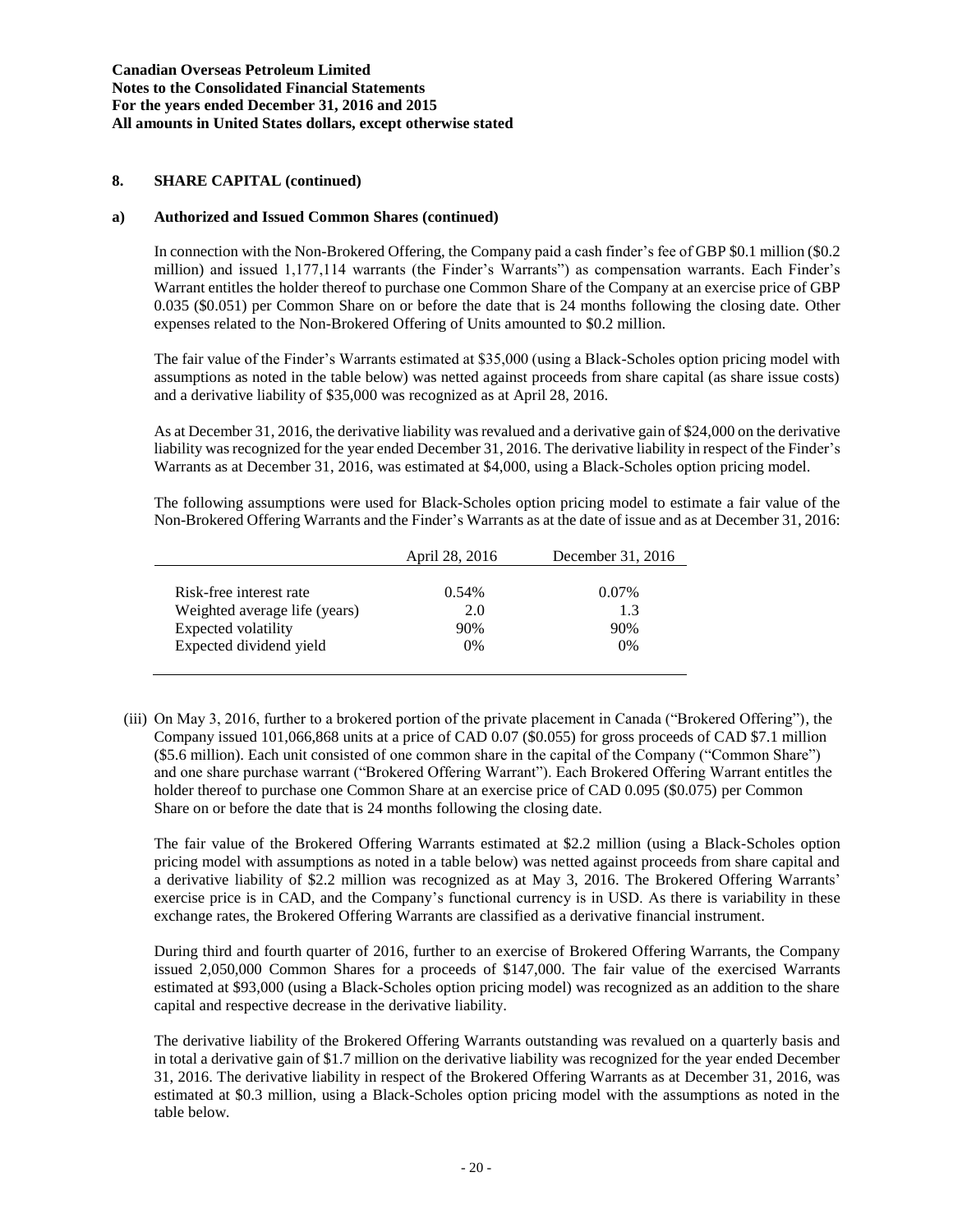## **a) Authorized and Issued Common Shares (continued)**

In connection with the Brokered Offering, the Company paid a cash commission to its Agents of CAD 0.4 million (\$0.3 million) and issued 5,233,206 warrants (the "Agents' Warrants") as compensation warrants. Each Agents' Warrant entitles the holder thereof to purchase one Common Share of the Company at an exercise price of CAD 0.07 (\$0.055) per Common Share on or before the date that is 24 months following the closing date. Other expenses related to the Brokered Offering of units amounted to \$0.2 million.

The fair value of the Agents' Warrants estimated at \$138,000 (using a Black-Scholes option pricing model with assumptions as noted in the table below) was netted against proceeds from share capital (as share issue costs) and a derivative liability of \$138,000 was recognized as at May 3, 2016.

As at December 31, 2016, the derivative liability was revalued and a derivative gain of \$107,000 on the derivative liability was recognized for the year ended December 31, 2016. The derivative liability in respect of the Agents' Warrants as at December 31, 2016, was estimated at \$20,000, using a Black-Scholes option pricing model.

The following assumptions were used for Black-Scholes option pricing model to estimate a fair value of the Brokered Offering Warrants and the Agents' Warrants as at the date of issue and as at December 31, 2016:

|                               | December 31, 2016<br>May 3, 2016 |       |
|-------------------------------|----------------------------------|-------|
|                               |                                  |       |
| Risk-free interest rate       | $0.54\%$                         | 0.73% |
| Weighted average life (years) | 2.0                              | 1.3   |
| Expected volatility           | 90%                              | 90%   |
| Expected dividend yield       | $0\%$                            | 0%    |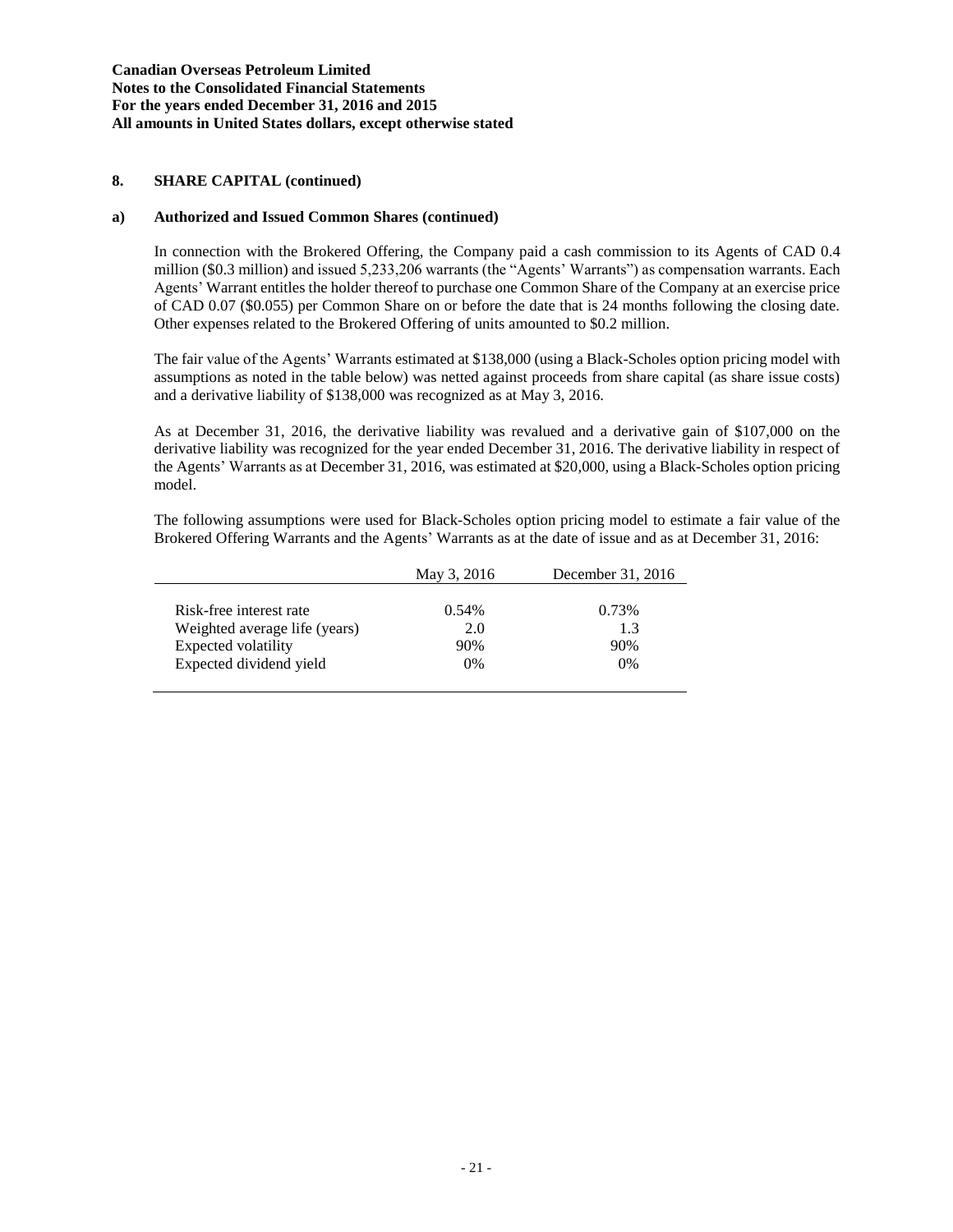## **b) Warrants**

A summary of the Company's share purchase warrants outstanding at December 31, 2016 is as follows:

| (\$000's)                                             | Number of<br>Warrants | Weighted<br>Average<br><b>Exercise</b><br>Price* | Fair<br>Value of<br>Warrants | <b>Expiry</b><br>Date |
|-------------------------------------------------------|-----------------------|--------------------------------------------------|------------------------------|-----------------------|
| Balance, January 1, 2015                              | 51,443,889            | \$0.36                                           | \$2,612                      |                       |
| Issued pursuant to public offering (note $8$ (a) (i)) | 80,288,699            | 0.09                                             |                              | July 9, 2017          |
| Issued pursuant to public offering (note $8$ (a) (i)) | 4,548,380             | 0.07                                             |                              | July 9, 2017          |
| Balance, December 31, 2015                            | 136,280,968           | \$0.19                                           | \$2,612                      |                       |
| Issued Non-Brokered Warrants (note 8 (a) (ii))        | 22,857,143            | 0.07                                             |                              | April 28, 2018        |
| Issued Finder's Warrants (note 8 (a) (ii))            | 1,177,114             | 0.05                                             |                              | April 28, 2018        |
| Issued Brokered Warrants (note 8 (a) (iii))           | 101,066,868           | 0.07                                             |                              | May 3, 2018           |
| Issued Agents' Warrants (note 8 (a) (iii))            | 5,233,206             | 0.06                                             |                              | May 3, 2018           |
| Warrants exercised (note $8$ (a) (i, ii and iii))     | (10, 876, 143)        | 0.07                                             |                              |                       |
| Expired 2014 Offering Agent Warrants                  | (888, 889)            | \$0.22                                           |                              |                       |
| Balance, December 31, 2016                            | 254,850,267           | \$0.14                                           | \$2,612                      |                       |

\*The weighted average exercise price has been converted in USD based on the foreign exchange rate in effect at the date of issuance

On April 4, 2016, a total of 888,889 Common Share purchase warrants issued to the Company's agent (further to a 2014 public offering), expired unexercised.

All Warrants issued during 2015 and 2016 have exercise price is in CAD or GBP; as the Company's functional currency is USD, these Warrants are classified as a derivative financial instruments and their fair value is netted against proceeds from share capital.

## **c) Incentive Stock Options**

The Company has a stock option plan where the number of Common Shares reserved under the plan shall not exceed 10% of the issued and outstanding Common Shares and the number reserved for any one individual may not exceed 5% of the issued and outstanding shares. Exercise prices for stock options granted are determined by the closing market price on the day before the date of grant.

On May 12, 2016, the Company granted to its directors, officers, employees and consultants 40,780,000 stock options to acquire the Company's common shares at an exercise price of CAD 0.10 (\$0.08). The options vest immediately and expire five years from the date of grant. The related stock-based compensation expense of \$1.3 million has been recognized in the statement of comprehensive loss and as an addition to contributed capital reserve.

On August 12, 2016, the Company granted to its directors, officers and employees 4, 400,000 stock options to acquire the Company's common shares at an exercise price of CAD 0.115 (\$0.088). The options vest immediately and expire five years from the date of grant. The related stock-based compensation expense of \$0.3 million has been recognized in the statement of comprehensive loss and as addition to contributed capital reserve.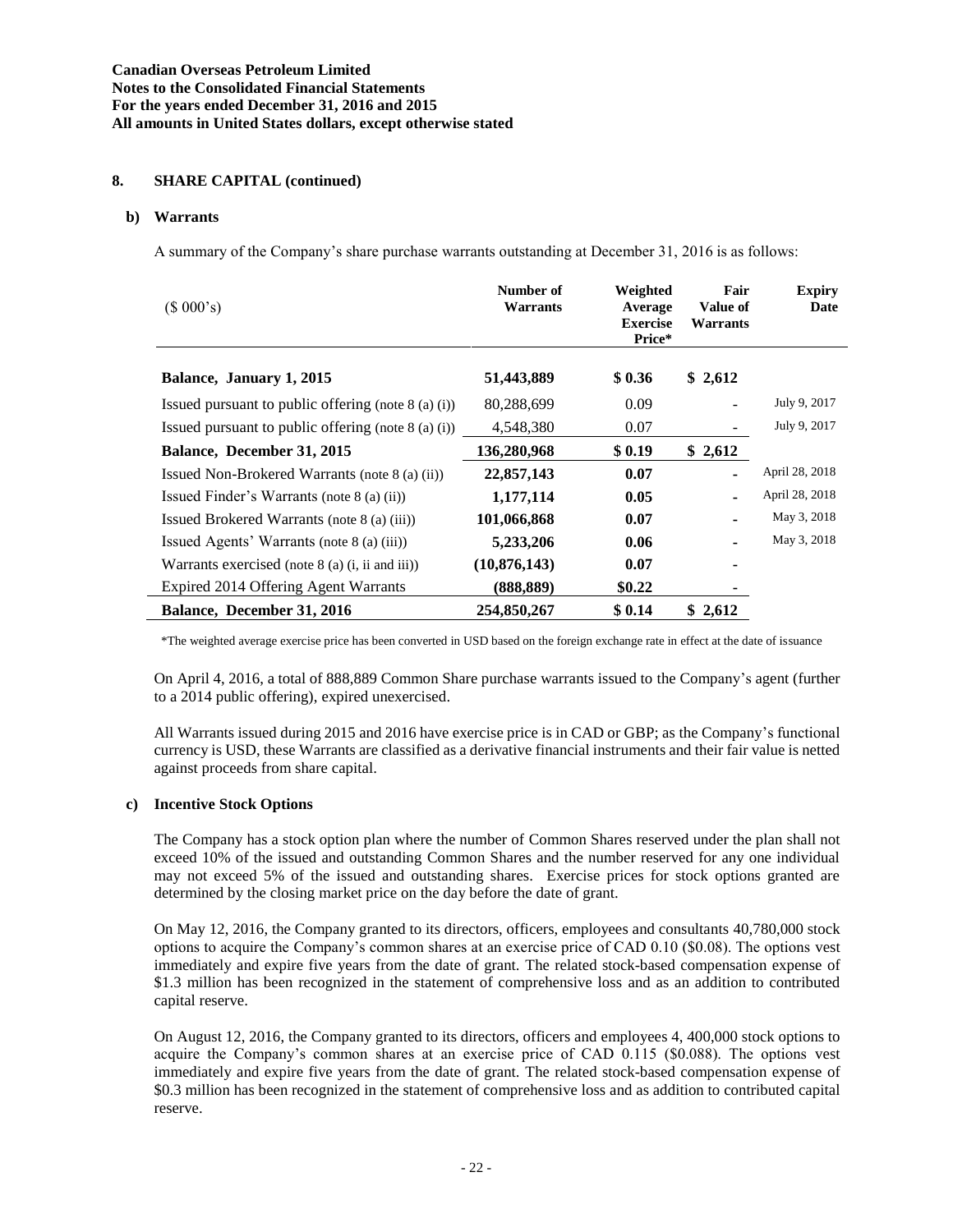## **c) Incentive Stock Options (continued)**

On November 15, 2016, the Company granted to its directors, officers and employees 7,500,000 stock options to acquire the Company's common shares at an exercise price of CAD 0.18 (\$0.13). The options vest immediately and expire five years from the date of grant. The related stock-based compensation expense of \$0.6 million has been recognized in the statement of comprehensive loss and as addition to contributed capital reserve.

The fair value of each option granted was estimated on the date of grant using a Black-Scholes option pricing model with the following assumptions:

|                               | May 12, 2016 | August 12, 2016 | November 15, 2016 |
|-------------------------------|--------------|-----------------|-------------------|
|                               |              |                 |                   |
| Risk-free interest rate       | $0.64\%$     | 0.58%           | 0.67%             |
| Weighted average life (years) | 4.0          | 4.0             | 3.0               |
| Expected volatility           | 90%          | 90%             | 90%               |
| Expected dividend yield       | 0%           | 0%              | $0\%$             |

During the year ended December 31, 2016, 9,490,000 stock options expired unexercised and 1,500,000 stock options were forfeited. No stock options were exercised during the year ended December 31, 2016 and 2015.

As at December 31, 2016, a total of 61,005,000 stock options to purchase Common Shares were outstanding, having a weighted average exercise price of \$0.11 per share and a remaining weighted average contractual life of 4.1 years.

| (\$000's)                                        | Number of<br><b>Options</b> | Weighted Avg.<br><b>Exercise Price*</b> | <b>Contributed</b><br><b>Capital Reserve</b> |
|--------------------------------------------------|-----------------------------|-----------------------------------------|----------------------------------------------|
| Balance, January 1, 2015                         | 28,065,000                  | \$<br>0.49                              | \$<br>48,014                                 |
| Expired                                          | (6,950,000)                 | 0.63                                    |                                              |
| Forfeited                                        | (1,800,000)                 | 0.33                                    |                                              |
| Balance and exercisable December 31, 2015        | 19,315,000                  | \$0.46                                  | 48,014<br>\$                                 |
| Granted                                          | 52,680,000                  | 0.09                                    | 2,097                                        |
| Expired                                          | (9,490,000)                 | 0.68                                    |                                              |
| Forfeited                                        | (1,500,000)                 | 0.35                                    |                                              |
| <b>Balance and exercisable December 31, 2016</b> | 61,005,000                  | \$0.11                                  | 50,111<br>S.                                 |

\*The weighted average exercise price has been converted in USD based on the foreign exchange rate in effect at the date of issuance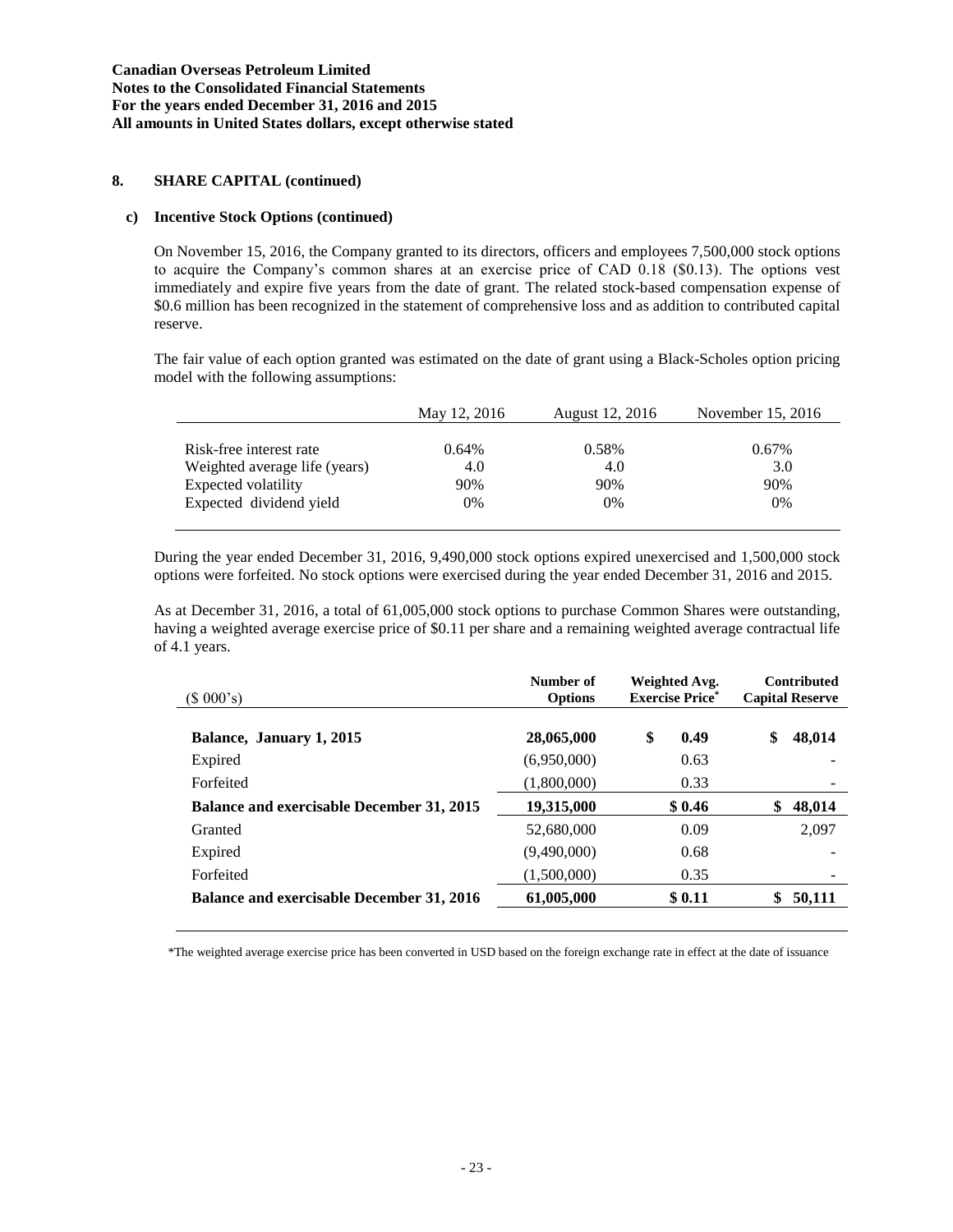# **9. DEFERRED INCOME TAX**

The tax effects of the temporary differences on deferred income tax assets (liabilities) are as follows:

| (\$000's)                                | December 31,<br>2016 | December 31.<br>2015 |
|------------------------------------------|----------------------|----------------------|
| Non-capital income tax losses            | \$<br>7,460          | \$<br>7,286          |
| $Pre-trading$ expenses $- UK$            | 1,417                | 1,700                |
| Capital losses                           | 742                  | 493                  |
| Share issue costs                        | 590                  | 542                  |
| <b>Exploration and Evaluation assets</b> | 12,165               | 14,541               |
| Office equipment                         | 34                   | 25                   |
|                                          | 22,408               | 24,587               |
| Unrecognized tax benefits                | (22, 408)            | (24, 587)            |
| Deferred income tax assets (liabilities) | \$                   | \$                   |

The Company did not recognize a deferred tax asset as at December 31, 2016 or 2015, as currently, it is not expected that the assets will be recoverable in the foreseeable future.

The temporary differences associated with investments in subsidiaries, for which a deferred tax liability was not recognized amounted to \$21.3 million as at December 31, 2016 (December 31, 2015 \$20.6 million).

The provision for income taxes (recoveries) differs from the expected amounts using statutory income tax rates as follows:

| (\$000's)                                       | 2016          | 2015          |
|-------------------------------------------------|---------------|---------------|
| Net loss before investment in joint venture     | \$<br>(6,681) | \$<br>(5,956) |
| Income tax rates                                | 27.0%         | 26.0%         |
| Provision at statutory rates                    | (1,804)       | (1,549)       |
| Tax rate differential (UK and Bermuda)          | 1,459         | 563           |
| Non-deductible items:                           |               |               |
| Stock-based compensation                        | 528           |               |
| Gain on derivatives                             | (598)         | (268)         |
| Depreciation in excess of capital allowance     | 9             | 24            |
| Other                                           | 246           | (542)         |
| Share issue costs                               | (242)         | (379)         |
| Effect of tax rates changes (UK)                | (11)          |               |
| Change in previously estimated tax pools        | 486           | 1,162         |
| Effect of foreign exchange                      | (73)          | 989           |
| <b>Deferred income tax provision</b> (recovery) | \$            | \$            |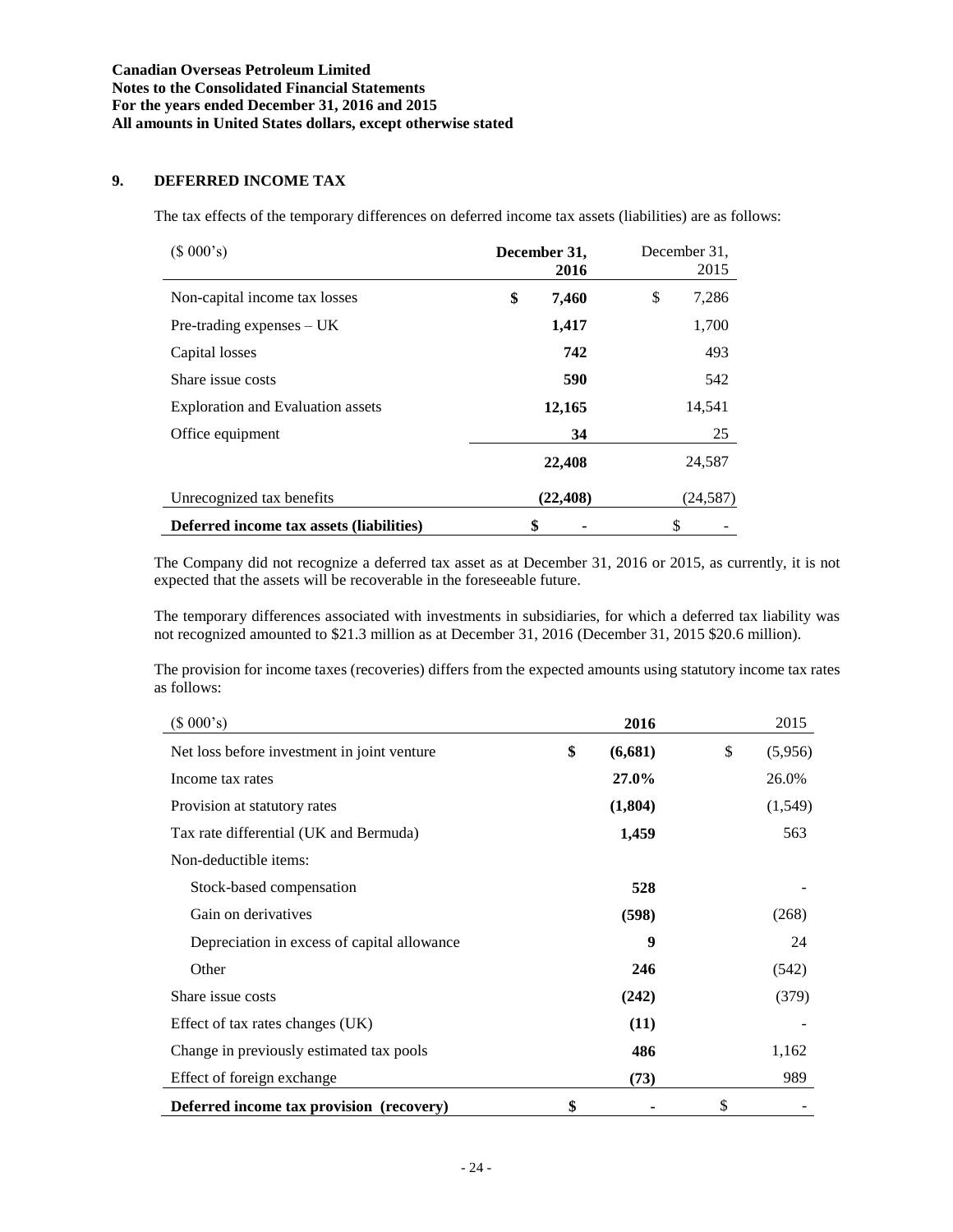## **9. DEFERRED INCOME TAX (continued)**

As at December 31, 2016, the Company had approximately \$27.6 million (December 31, 2015 - \$27.0 million) of non-capital losses, which can be applied against taxable income earned in Canada with the following expiry dates:

- \$3,000 on December 31, 2025
- \$177,000 on December 31, 2026
- **S189,000 on December 31, 2027**
- \$97,000 on December 31, 2028
- \$2,352,000 on December 31, 2029
- \$4,253,000 on December 31, 2030
- \$3,458,000 on December 31, 2031
- **•** \$3,628,000 on December 31, 2032
- \$4,417,000 on December 31, 2033
- \$4,646,000 on December 31, 2034
- \$2,660,000 on December 31, 2035; and
- \$1,749,000 on December 31, 2036.

As at December 31, 2016, the Company also had capital losses of approximately \$4.1 million (December, 31, 2015 - \$3.7 million), which will carry forward indefinitely to reduce capital gains taxed in Canada.

In addition, the Company had cumulative pre-trading expenses in the UK as at December 31, 2016 of approximately \$2.4 million or GBP 1.9 million (2015 - \$2.9 million or GBP 1.9 million). These amounts will become non-capital losses within the next seven years if the Company obtains trading status in the UK, and these losses can be carried forward indefinitely against future income earned in the UK. If the Company does not obtain trading status the amounts will expire after seven years.

# **10. COMMITMENTS AND CONTRACTUAL OBLIGATIONS**

As at December 31, 2016, the Company has the following commitments:

| (\$000's)    | Total      | <b>Less than</b><br>One Year | <b>One to Three</b><br>Years | <b>Four to Five</b><br>Years | After Five<br>Years      |
|--------------|------------|------------------------------|------------------------------|------------------------------|--------------------------|
| Office lease | 1.434<br>æ | 492                          | 942                          | $\overline{\phantom{0}}$     | $\overline{\phantom{0}}$ |

The Company is committed under operating lease agreements for the rental of office space in Calgary, Canada. The approximate total lease payments are \$1.4 million and are payable over the next three years.

## **11. RELATED PARTY TRANSACTIONS**

## **a) Related Parties**

Related parties include subsidiaries, joint arrangements, key management personnel, the directors, immediate family members of key management personnel and directors, and entities which are, directly or indirectly, controlled by, jointly controlled by or significantly influenced by key management personnel, directors or their close family members.

## **b) Transactions with Directors and Officers**

As at December 31, 2016, accounts due from related parties amounted to \$16,000 (December 31, 2015 - \$21,000), which represented travel advances, with \$1,000 payable to related parties (December 31, 2015 -\$2,000) for outstanding travel expenses.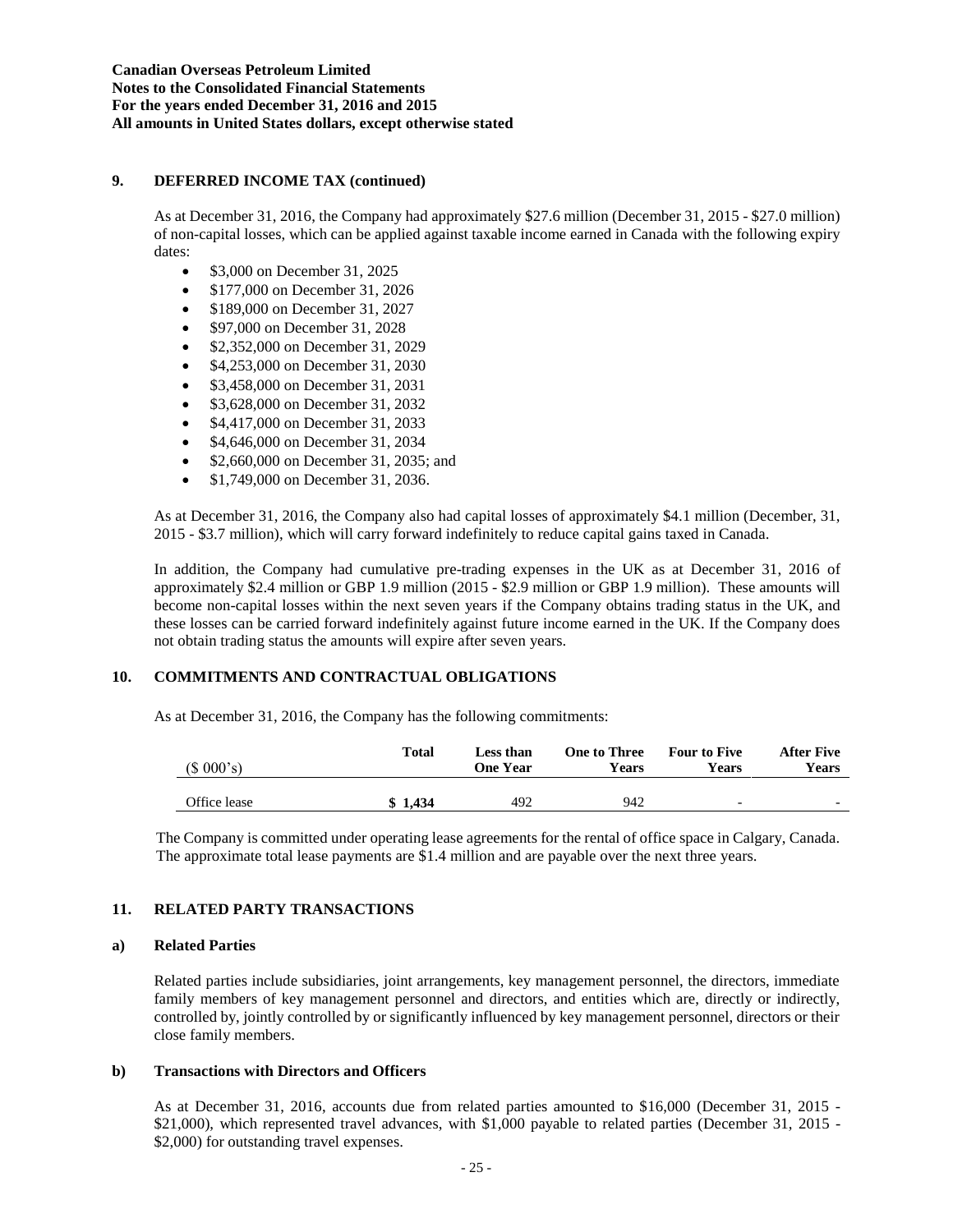# **11. RELATED PARTY TRANSACTIONS (continued)**

## **c) Remuneration of Directors and Other Key Management Personnel**

The key management personnel of the Company are comprised of executives of the Company and members of its board of directors. The remuneration accrued to directors and key management personnel are as follows:

| (\$000's)           | <b>December 31, 2016</b> | December 31, 2015 |
|---------------------|--------------------------|-------------------|
| Short-term benefits | 1.849                    | 1.859             |
|                     | 1.849                    | 1,859             |

Short-term benefits include annual salaries, directors' fees, health benefits and other taxable benefits.

In addition, the Company granted following stock options to its directors and key management personnel:

- on May 12, 2016 33,700,000 stock options to acquire the Company's Common Shares at an exercise price of CAD 0.10 (\$0.08);
- on August 12, 2016 3,200,000 stock options to acquire the Company's Common Shares at an exercise price of CAD 0.115 (\$0.088); and
- on November 15, 2016 6,145,000 stock options to acquire the Company's Common Shares at an exercise price of CAD 0.18 (\$0.13).

The stock options vest immediately and expire five years from the date of grant. There were no stock options granted in 2015.

The Company employed a family member of a member of key management during the year ended December 31, 2016, under normal commercial terms. Total salary and benefits paid to this individual were \$18,700 (2015: \$0). There were 500,000 stock options granted to this individual during 2016 (2015: nil) to acquire the Company's common shares at an exercise price of CAD 0.18 (\$0.13). There is no accounts receivable due from, or accounts payable due to this individual as at December 31, 2016 or December 31, 2015.

# **d) Transactions with Jointly Controlled Entity**

In the normal course of operations, the Company enters into transactions on market terms with its jointly controlled entity ShoreCan, which have been measured at exchange value and are recognized in the consolidated financial statements, including, but not limited to: management fees, technical services and interest-bearing loans. The balances included in the jointly controlled entity are disclosed in Note 5.

# **12. FINANCIAL INSTRUMENTS**

The Company has classified its cash and cash equivalents, deposits and derivative liability as financial assets and liabilities at fair value through profit and loss and has measured them at fair value. Accounts receivable are classified as loans and receivables; accounts payable and accrued liabilities are classified as other liabilities; these items are measured at amortized cost.

The Company uses the following hierarchy for determining and disclosing the fair value of financial instruments depending on the observability of the inputs employed in the measurement:

Level 1: fair value measurements are based on unadjusted quoted prices in active markets for identical assets or liabilities. An active market for an asset or liability is considered to be a market where transactions occur with sufficient frequency and volume to provide pricing information on an ongoing basis. At December 31, 2016, cash and cash equivalents, are valued using Level 1 inputs.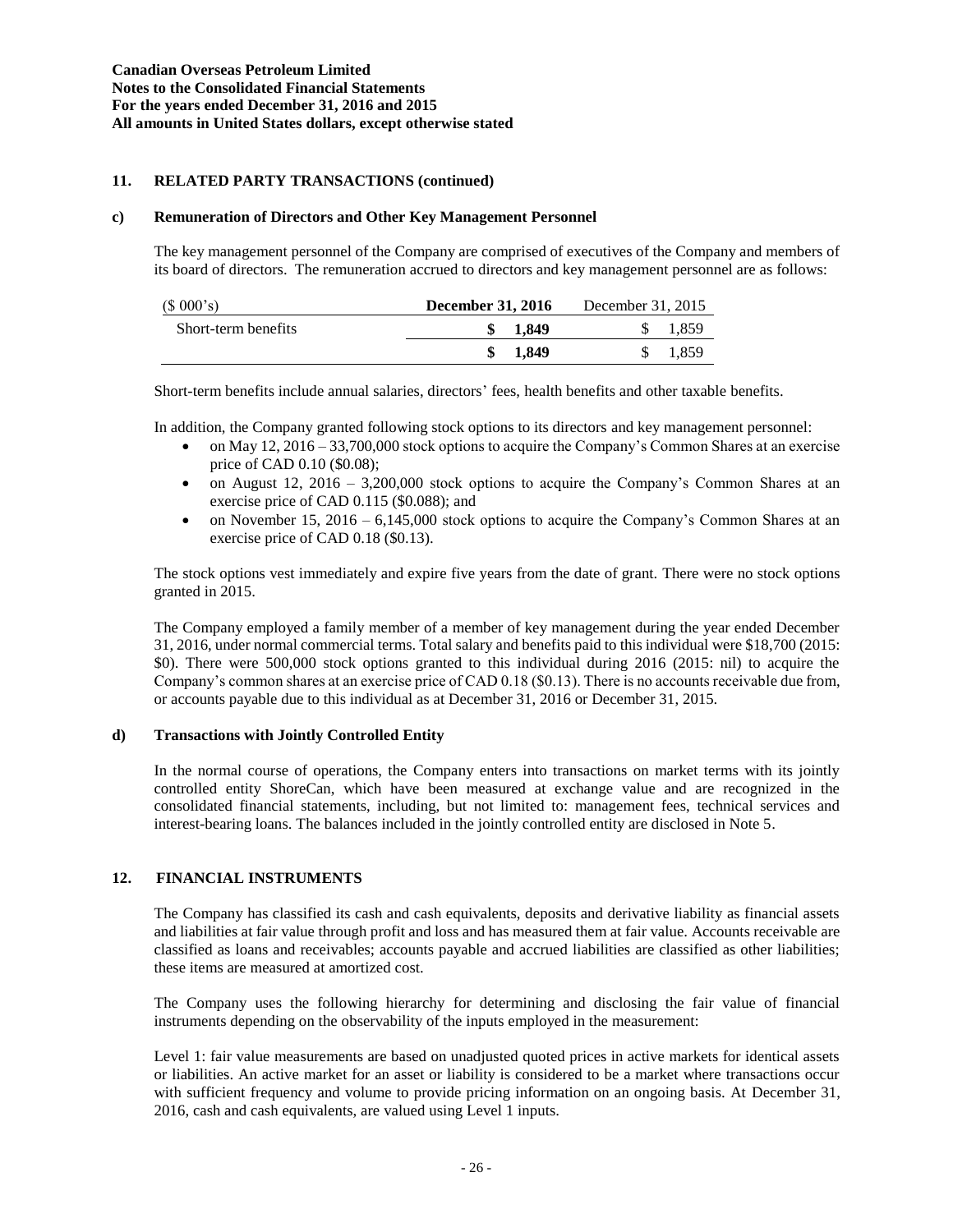# **12. FINANCIAL INSTRUMENTS (continued)**

Level 2: fair value measurements are based on valuation models and techniques where the significant inputs are derived from quoted indices. Level 2 valuations are based on inputs including quoted forward prices, time value, volatility factors and broker quotes that can be observed or corroborated in the market for the entire duration of the derivative instrument. At December 31, 2016, the derivative liability is valued using Level 2 inputs.

Level 3: fair value measurements are based on unobservable information or where the observable data does not support a significant portion of the instrument's fair value. At December 31, 2016 the Company did not have any financial assets or liabilities valued using Level 3, and there were no transfers in and out of Level 3 during the year.

# **a) Fair values**

As at December 31, 2016 and December 31, 2015, the fair values of all financial instruments not carried at fair value approximated their carrying values due to their short-term maturity.

## **b) Foreign exchange risk**

To mitigate a portion of its exposure and to the extent it is feasible, the Company keeps its funds in currencies applicable to its known short-term obligations.

Cash and cash equivalents includes amounts denominated in the following foreign currencies:

|                             | <b>December 31, 2016</b> | December 31, 2015 |
|-----------------------------|--------------------------|-------------------|
| <b>Great British Pounds</b> |                          |                   |
| Canadian Dollars            | 3.336                    | 2.649             |

# **(c) Credit risk**

The Company's accounts receivable include mainly amounts due from its partner in ShoreCan joint venture as well as the amounts due from the government (Goods and Services Tax in Canada and Value Added Tax in UK) and due from its employees in respect of travel advances. The Company believes there is no unusual exposure associated with these receivables. No amounts are considered to be past due and no allowance for doubtful accounts has been recorded in the accounts. As at December 31, 2016, the Company holds \$2.6 million of cash and cash equivalents with Canadian and Bermuda chartered banks (December 31, 2015 - \$2.0 million). Management has assessed the associated credit risk as relatively low.

## **(d) Interest rate risk**

The Company's policy is to keep its cash, whenever possible, in interest bearing accounts with its banking institutions. The Company periodically monitors the interest rates offered and is satisfied with the credit ratings of its banks.